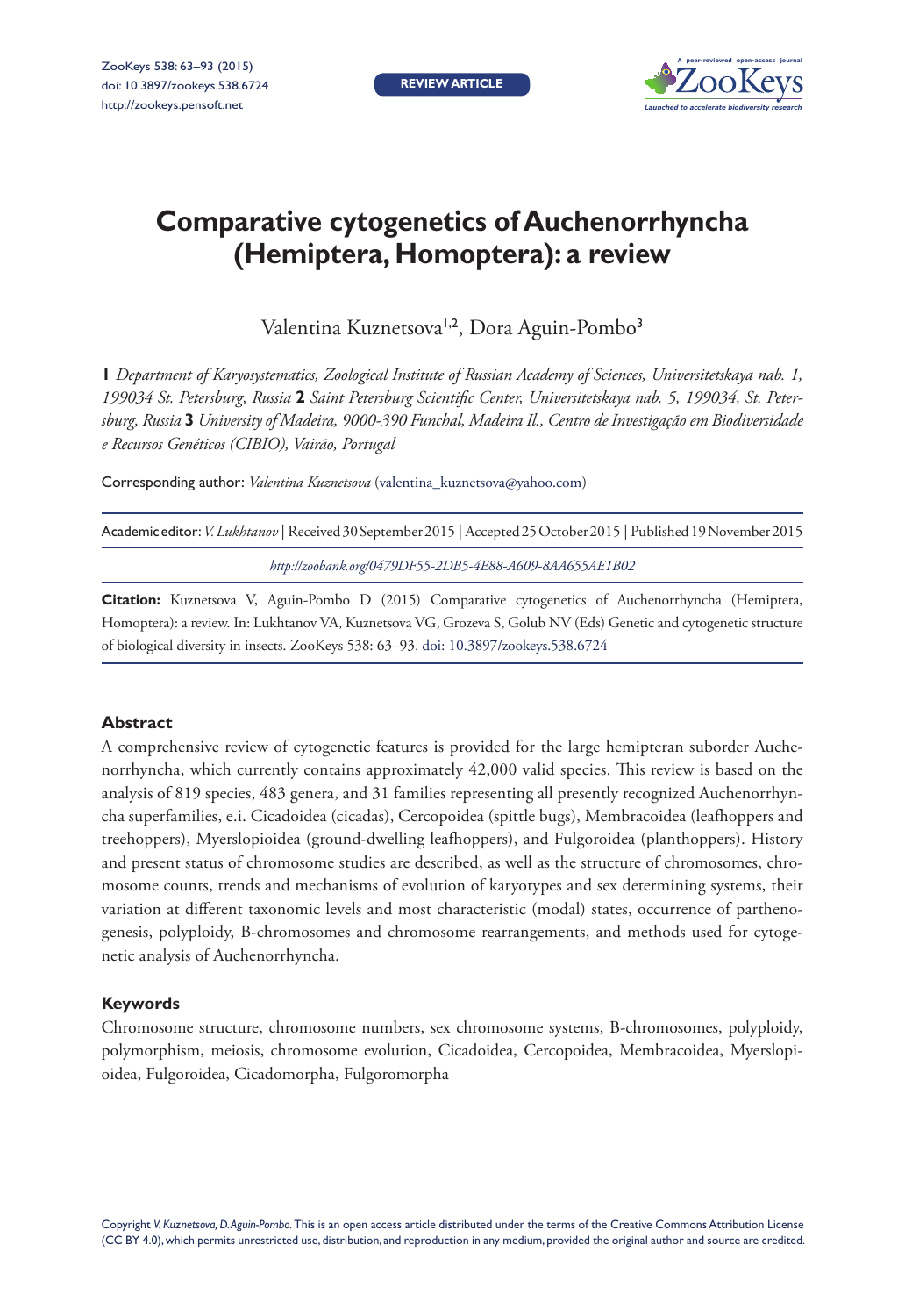# **Introduction**

The hemipteran (homopteran) suborder Auchenorrhyncha is divided into two major lineages: the infraorder Cicadomorpha with superfamilies Cicadoidea (cicadas), Cercopoidea (spittle bugs), Membracoidea (leafhoppers and treehoppers), and Myerslopioidea (ground-dwelling leafhoppers), and the infraorder Fulgoromorpha with the single superfamily Fulgoroidea (planthoppers) (Szwedo et al. 2004, Aguin-Pombo and Bourgoin 2012). More than 42,000 valid species of Auchenorrhyncha have been reported worldwide (Deitz 2008), which, depending on the classification followed, can be grouped roughly into 30 to 40 families.

Olli Halkka (Halkka 1959), one of the earliest and most well-known researchers of chromosomes in Auchenorrhyncha, concluded that they "are a group well suited for comparative karyological work. Technically, this group presents no special difficulties. The numbers of the chromosomes are relatively low and the chromosomes themselves are fairly large". The first cytogenetic studies on Auchenorrhyncha provided data for the cicada species *Diceroprocta tibicen* Linnaeus (Cicadidae) (Wilcox 1895) and the spittlebug species *Lepyronia quadrangularis* Say (Aphrophoridae) (Stevens 1906). Shortly afterwards Boring (1907) initiated research on the comparative karyology of Auchenorrhyncha with a study of 22 species belonging to five families. Documented lists of Auchenorrhyncha chromosome numbers have been published by several authors. Those of Halkka (1959) and Kirillova (1986, 1987) cover the complete suborder Auchenorrhyncha. The first author discussed different aspects of auchenorrhynchan cytogenetics, while the second reported only chromosome numbers and sex determining systems. Later, lists for particular fulgoromorphan families were published by Kuznetsova et al. (1998) for Cixiidae, Meenoplidae, Derbidae, Achilidae, Nogodinidae, Tropiduchidae, and Flatidae; by Maryańska-Nadachowska et al. (2006) for Issidae, Caliscelidae, and Acanaloniidae; by Kuznetsova et al. (2009a) for Dictyopharidae and Fulgoridae; and then, Tian et al. (2004) added data for 19 species of the families Cixiidae, Delphacidae, Fulgoridae, Ricaniidae, Issidae, Flatidae, and Achilidae, while Kuznetsova et al. (2010) for 14 species of the issid tribe Issini. In contrast to Fulgoromorpha, the data on cicadomorphan families have never been tabulated after the comprehensive reviews by Halkka (1959) and Kirillova (1986, 1987). Quite recently, chromosome numbers were reported for 91 species of Cicadellidae (Wei 2010, Juan 2011) and 25 species of Membracidae (Tian and Yuan 1997) from China. Several additional species were also karyotyped within the families Cicadidae, Cercopidae, Aphrophoridae, Cicadellidae, and Myerslopiidae (Marin-Morales et al. 2002, Perepelov et al. 2002, Kuznetsova et al. 2003, 2013, 2015a, Aguin-Pombo et al. 2006, 2007, Maryańska-Nadachowska et al. 2008, 2012, Castanhole et al. 2010, de Bigliardo et al. 2011, Golub et al. 2014).

At the present time, approximately 819 auchenorrhynchan species (nearly 2% of the total number of species described) are known from a cytogenetic viewpoint (V. Kuznetsova, unpublished checklist). These species represent 483 genera and 31 families from all the superfamilies of Auchenorrhyncha. Of these taxa, 511 species,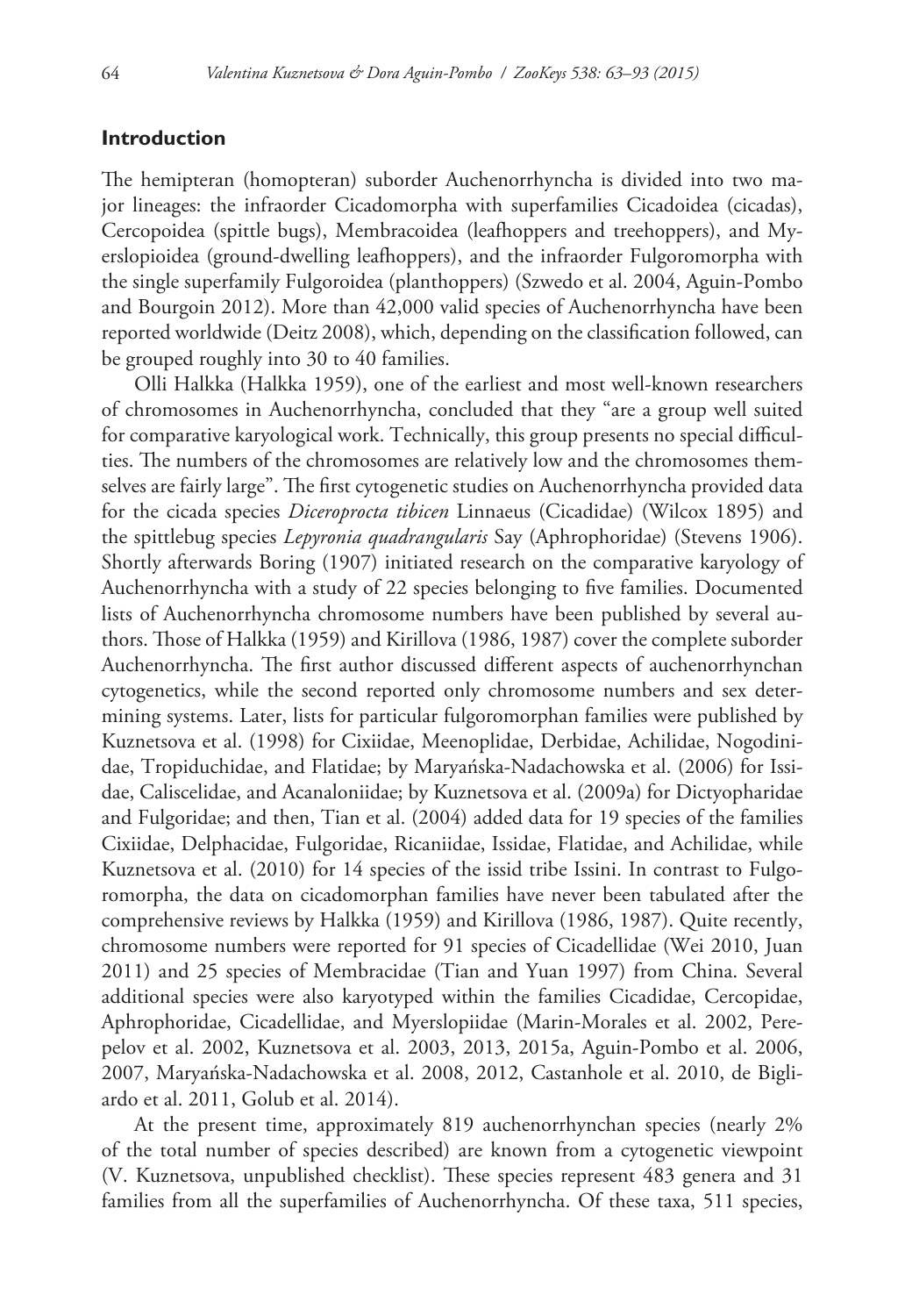335 genera and 11 families belong to Cicadomorpha, while 308 species, 148 genera, and 20 families belong to Fulgoromorpha (Figs 1–8). The available data were chiefly obtained using conventional cytogenetic techniques and concerned, almost entirely, chromosome numbers, sex determining systems, and, in outline, the behaviour of chromosomes during meiosis. A few recent studies have used modern cytogenetic techniques to identify the individual chromosomes in karyotypes and specific regions in chromosomes of auchenorrhynchan species (Kuznetsova et al. 2003, 2009b, 2010, 2015a, Maryańska-Nadachowska et al. 2008, 2012, 2013, Golub et al. 2014). The application of new techniques, primarily fluorescence *in situ* hybridization (FISH), opened a promising area of research, which yields more detailed karyotype information (Maryańska-Nadachowska et al. 2013, Golub et al. 2014, Kuznetsova et al. 2015a).

Since the Halkka's (1959) excellent review, the comparative cytogenetics of Auchenorrhyncha has never been rigorously addressed. The only exception is the two-part paper of Emeljanov and Kirillova (1990, 1992), which presents a comprehensive analysis of chromosome numbers and their variation at different taxonomic levels within every auchenorrhynchan family explored at that time. Thus, nearly fifty five years after Halkka's and twenty five years after Emeljanov and Kirillova's publications, we discuss here different aspects of cytogenetics of Auchenorrhyncha and summarize progress and problems in the field.

# **Chromosome structure**

The overwhelming majority of eukaryotic organisms have monocentric chromosomes. These chromosomes possess the localized centromere, a region where two chromatids join and where spindle fibers attach during mitosis and meiosis. Like all Hemiptera, Auchenorrhyncha have holokinetic (holocentric) chromosomes. In contrast to monocentric chromosomes, holokinetic chromosomes have no localized centromere. The latter is considered to be diffuse and is formed by a large kinetochore plate (a circular plaque structure on the centromere by which the chromosomes are attached to spindle polar fibers) extending along all or most of the length of the holokinetic chromosome (Schrader 1947, Wolf 1996). Holokinetic chromosomes are sometimes designated as holocentric despite the fact that they lack a proper centromere. These chromosomes occur in certain scattered groups of plants and animals, being particularly widespread in insects, including Odonata (Palaeoptera), Dermaptera (Polyneoptera), Psocoptera, Phthiraptera, Hemiptera (Paraneoptera), Lepidoptera, Trichoptera (Oligoneoptera) (White 1973), and the enigmatic Zoraptera (Kuznetsova et al. 2002). Thus, holokinetic chromosomes occur in every major phylogenetic lineage (cohort) of Pterygota suggesting that they are likely to have evolved at least four times independently in insect evolution.

In theory, the large kinetochore plate facilitates rapid karyotype evolution via occasional fusion/fission events. Firstly, fusion of holokinetic chromosomes would not create the problems characteristic of a dicentric chromosome in monocentric organ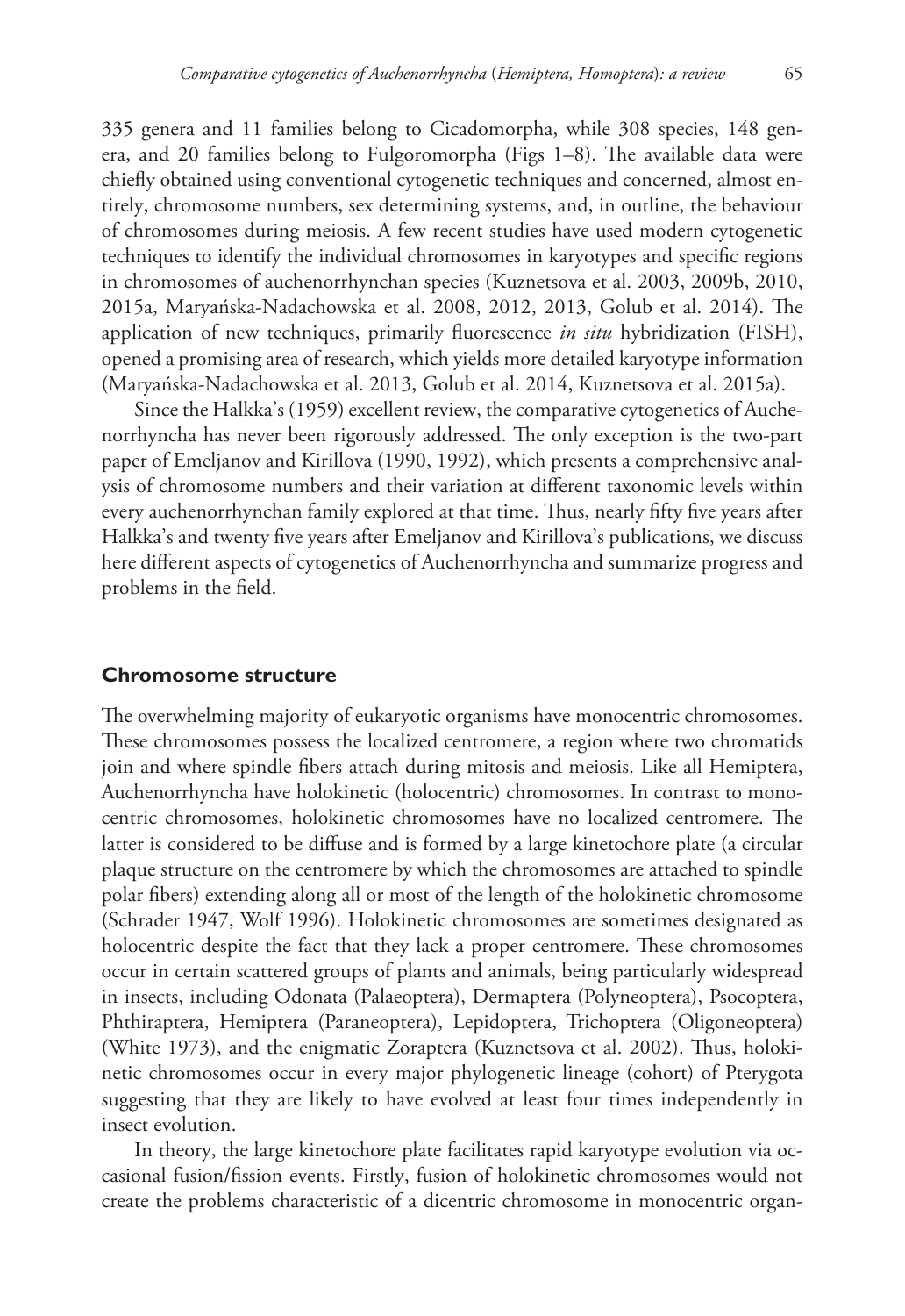isms (i.e. displaying chromosomes with localized centromeres). Secondly, fission of a holokinetic chromosome should create chromosome fragments that exhibit a part of the kinetochore plate and can attach themselves to the spindle fibers at cell divisions. As a result, chromosome fragments that would be acentric (lacking a centromere) and hence lost in organisms with monocentric chromosomes may be inherited in holokinetic organisms. The gametes harboring chromosome fragments are consequently expected to be viable (Hipp et al. 2010). Fusion/fission rearrangements are therefore conventionally accepted as the commonest mechanisms of chromosome evolution in holokinetic groups. This assumption seems to receive support from the fact that the greatest range of within-genus variation in chromosome number related to the fusion/fission rearrangements is described in organisms with holokinetic chromosomes (reviewed in Kuznetsova et al. 2011). The evidence for the unique potential of holokinetic chromosomes' fissions is provided by the blue butterfly *Polyommatus atlanticus* Elwes (Lycaenidae),  $2n = ca 448-452$ , holding the record of the highest number of chromosomes in the non-polyploid eukaryotic organisms (Lukhtanov 2015).

Although variations in chromosome number of related species are probably due to both fissions and fusions, fusions are suggested to be more common in holokinetic groups (White 1973) including Auchenorrhyncha (Halkka 1959, 1964). The point is that a chromosome, whether holokinetic or monocentric, has to display two functional telomeres in order to survive a mitotic cycle. A chromosome resulting from a fusion event will always display two functional telomeres originated from the two ancestral chromosomes, whereas a chromosome from a fission event will have to be able to develop a functional telomere *de novo* (White 1973, Nokkala et al. 2007).

### **Chromosome numbers and possible trends of their evolution**

**Variation in chromosome number.** The currently known diploid chromosome numbers in Auchenorrhyncha range between 8 and 38 (here and elsewhere chromosome numbers are provided for females), being the lowest in Cicadomorpha (Cicadellidae) and the highest in Fulgoromorpha (Delphacidae and Dictyopharidae). The infraorders differ in the limits of variation in chromosome number and in the modal numbers (sometimes referred to as the type numbers or basic numbers). Within each infraorder, many taxa have more than one modal number and these are characteristically lower in Cicadomorpha than in Fulgoromorpha. In Cicadomorpha, chromosome numbers vary from 2n = 8 (*Orosius* sp. from Cicadellidae) to 2n = 32 (*Peuceptyelus coriaceus* Fallén from Aphrophoridae). The numbers in most cicadomorphan species lie between 16 and 22, with rare exceptions above and below these limits. In Fulgoromorpha, chromosome numbers vary from 2n = 20 (*Pentastiridius hodgarti* Distant from Cixiidae) to 2n = 38 (*Scolops* spp. from Dictyopharidae and *Paraliburnia clypealis* Sahlberg from Delphacidae) with strongly marked modes at 28 (prevailing), 30 (second) and 26. The variation in chromosome number in various groups of Auchenorrhyncha is shown in Figs 1–8.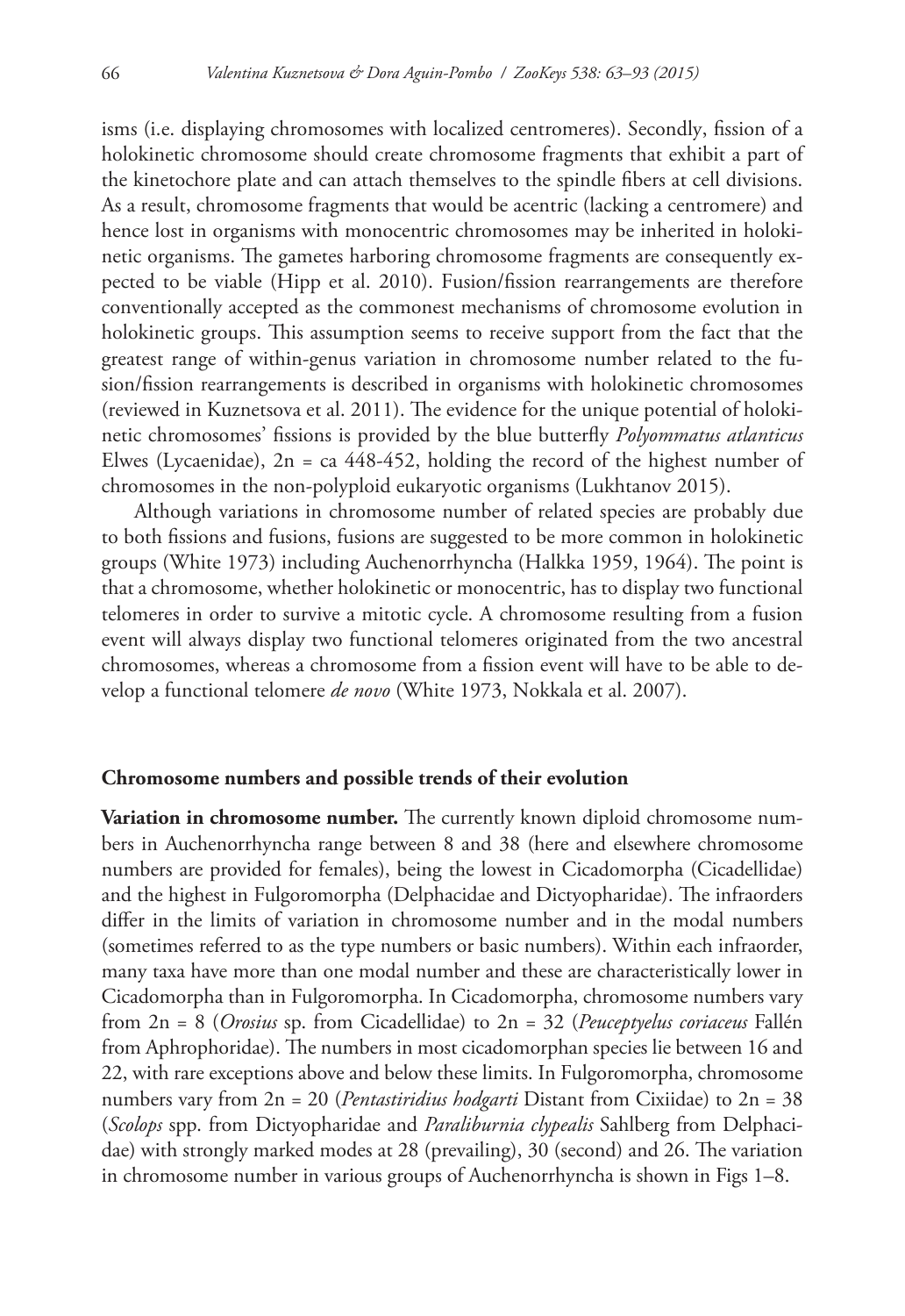

**Figure 1.** Histogram showing the distribution of female diploid chromosome numbers in Fulgoroidea at species and generic levels, based on analysis of 308 species and 148 genera of the families Tettigometridae, Delphacidae, Cixiidae, Kinnaridae, Meenoplidae, Derbidae, Achilidae, Achilixiidae, Dictyopharidae, Fulgoridae, Issidae, Caliscelidae, Acanaloniidae, Nogodinidae, Ricaniidae, Flatidae, Hypochthonellidae, Lophopidae, Eurybrachyidae, and Gengidae.



Figure 2. Histogram showing the distribution of female diploid chromosome numbers in Membracoidea at species and generic levels, based on analysis of 450 species and 302 genera of the families Cicadellidae, Membracidae, Ulopidae, Ledridae, and Aetalionidae.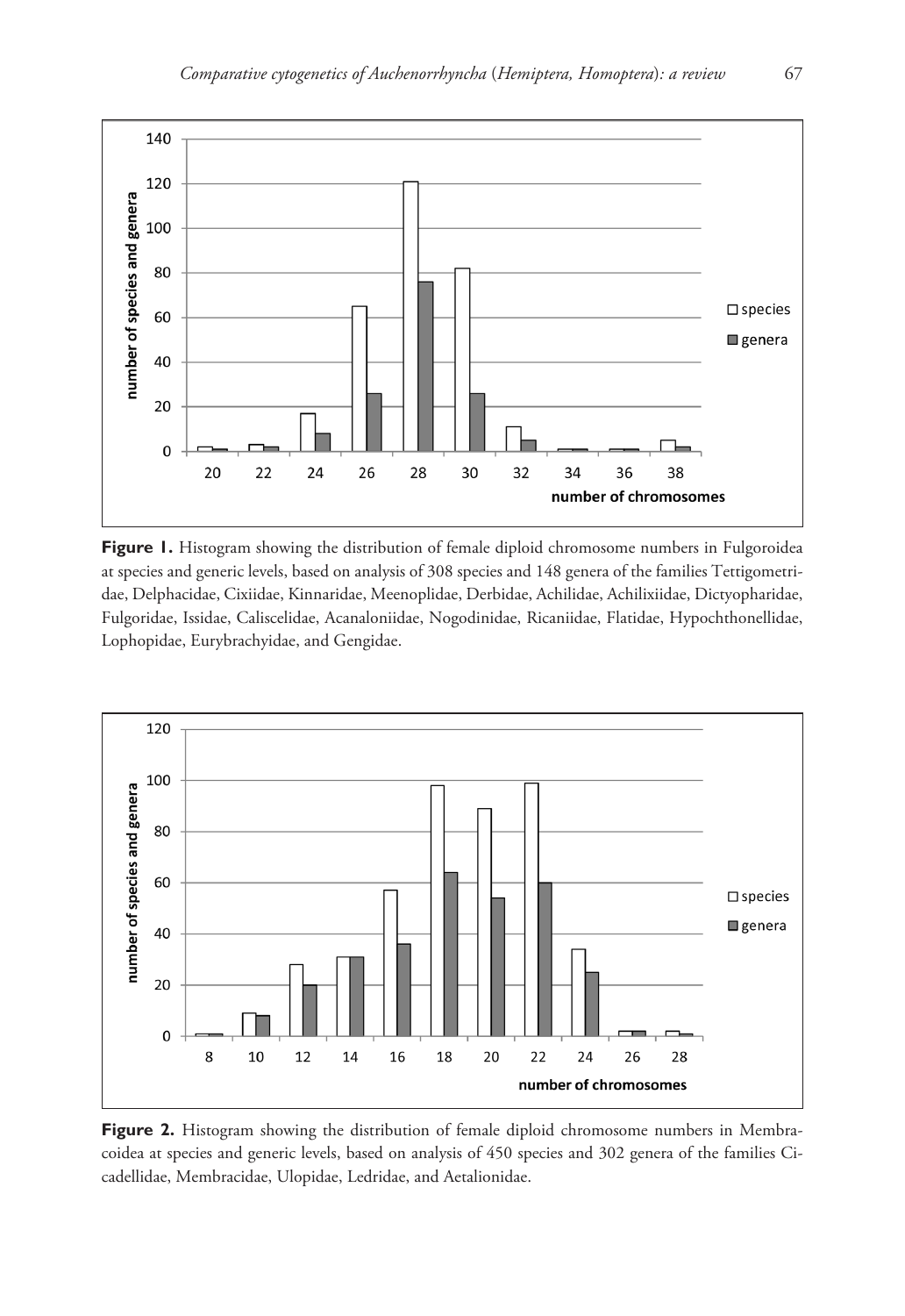

Figure 3. Histogram showing the distribution of female diploid chromosome numbers in Cicadellidae at species and generic levels, based on analysis of 387 species and 263 genera.



**Figure 4.** Histogram showing the distribution of female diploid chromosome numbers in Membracidae at species and generic levels, based on analysis of 52 species and 29 genera.

Despite the fact that all Auchenorrhyncha possess holokinetic chromosomes, many higher taxa of the suborder show stable or only slightly variable karyotypes. Quite often the chromosome number is constant within the same genus. Within Cicadellidae, the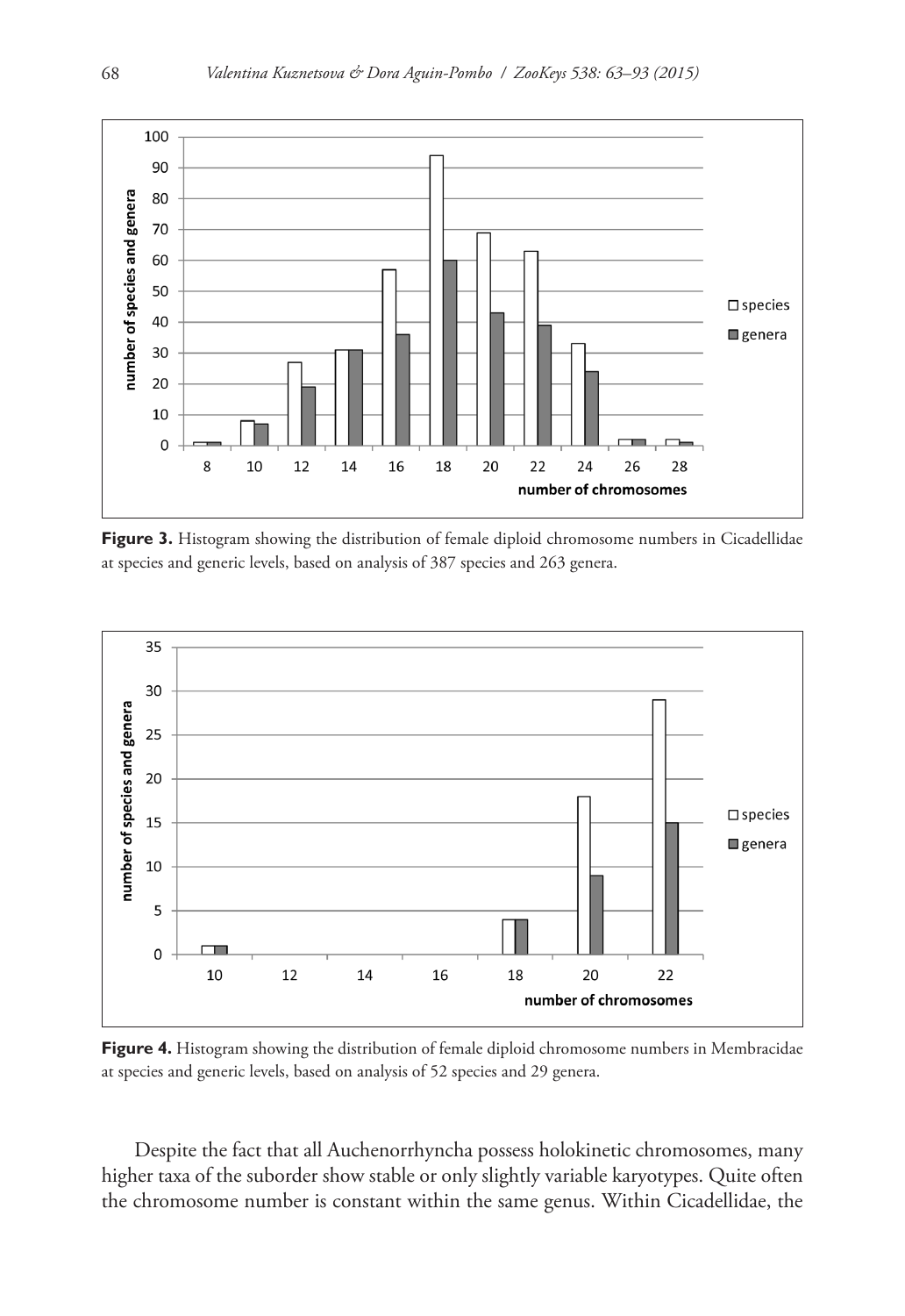

**Figure 5.** Histogram showing the distribution of female diploid chromosome numbers in Cercopoidea at species and generic levels, based on analysis of 50 species and 23 genera of the families Cercopidae, Aphrophoridae, Machaerotidae, and Clastopteridae.



Figure 6. Histogram showing the distribution of female diploid chromosome numbers in Cicadoidea at species and generic levels, based on analysis of 10 species and 9 genera of the family Cicadidae.

genera *Eurymela* Le Peletier & Serville, *Eurymeloides* Ashmead, and *Cicadula* Zetterstedt are examples. In the first, all three studied species, *E. distincta* Signoret, *E. erythrocnemis* Burmeister, and *E. fenestrata* Peletier & Serville, share 2n = 22; in the second,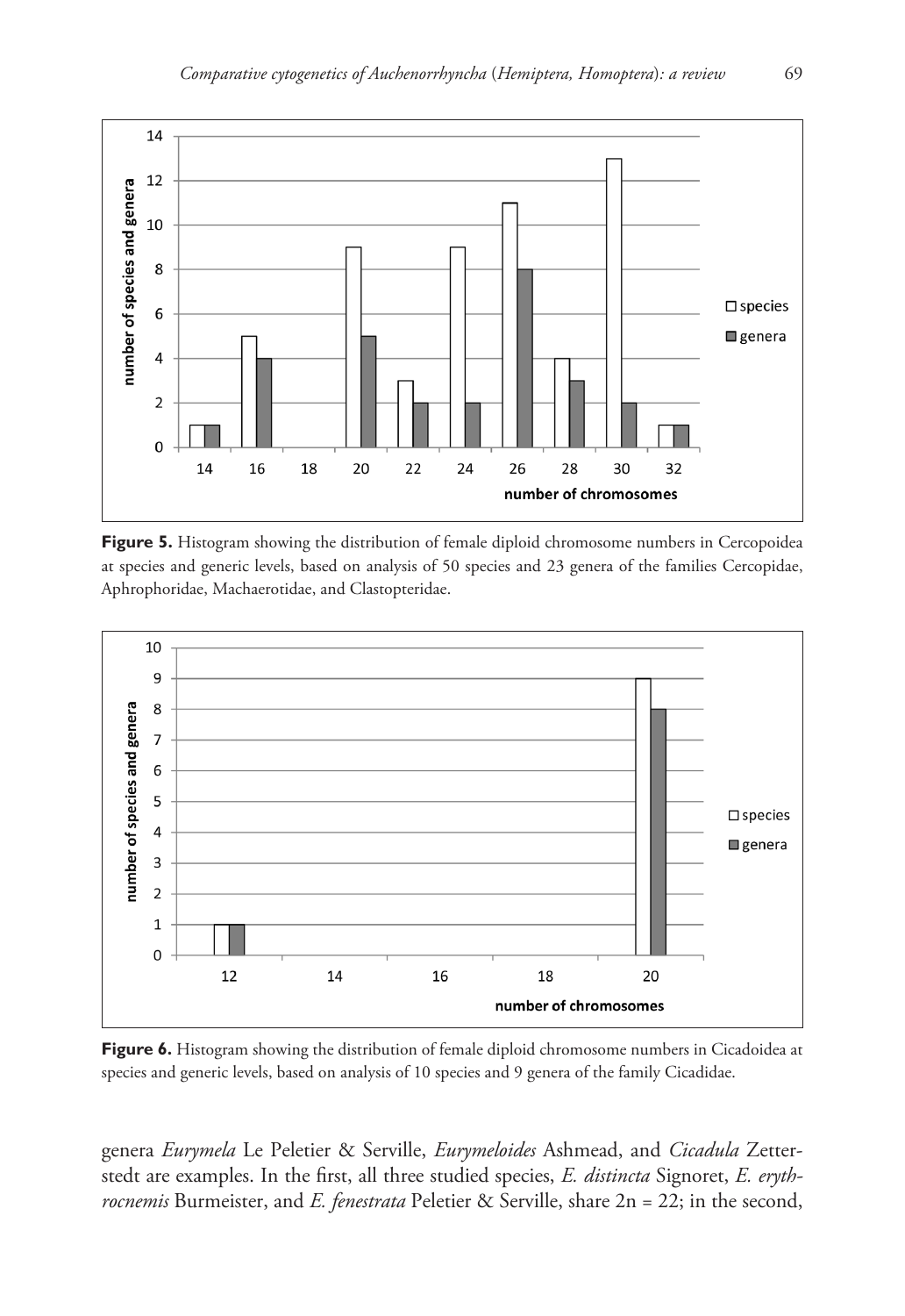

**Figure 7.** Histogram showing the distribution of female diploid chromosome numbers in Cicadomorpha at species and generic levels, based on analysis of 511 species and 335 genera of the families Cicadellidae, Membracidae, Ulopidae, Ledridae, Aetalionidae, Cercopidae, Aphrophoridae, Machaerotidae, Clastopteridae, Cicadidae, and Myerslopiidae.

all four studied species, *E. bicincta* Erichson, *E. perpusilla* Walker, *E. pulchra* Signoret, and *E. punctata* Signoret, possess likewise 2n = 22; in the third, four studied species, *C. intermedia* Boheman, *C. quadrinotata* Fabricius, *C. persimilis* Edwards, and *C. saturata* Edwards, possess  $2n = 16$  (de Lello et al. 1982, Kirillova 1987). In the family Aphrophoridae, the large genus *Aphrophora* Germar is characterized by 2n = 30, whereas in the Membracidae, the majority of species in the genera *Gargara* Amyot & Serville and *Leptocentrus* Stål shows 2n = 20 and 2n = 22, respectively (Kirillova 1987). The most impressive examples of chromosome stability come from groups which have been extensively studied. Thus, nearly all species and genera of the subfamily Eurymelinae (Cicadellidae) have  $2n = 22$  (Whitten 1965), while those (33 species) of the tribe Issini (Issidae) – 2n = 28 (Maryańska-Nadachowska et al. 2006, Kuznetsova et al. 2010). Similarly, within the family Dictyopharidae, almost all so far studied representatives of the tribe Dictyopharini (9 species) have 2n = 30; those of the tribe Ranissini (8 species)  $2n = 28$ , while those of the tribe Almanini (16 species) –  $2n = 26$  (Kuznetsova 1986, Kuznetsova et al. 2009a). The conservative numbers suggest no evidence that fusions/ fissions have played a role in speciation and evolution of these groups.

By contrast, there are some groups in which a wide variety of chromosome numbers occurs suggesting that both fusions and fissions have established themselves during their evolution. In Cicadellidae, within the genus *Eurhadina* Haupt, the 19 studied species vary broadly in chromosome number:  $2n = 12$ , 14, 16, 18, and 20 (Halkka 1957, Juan 2011). The genus *Empoasca* Walsh is another group, which seems to show a striking range in chromosome number. In this genus, the twelve species examined so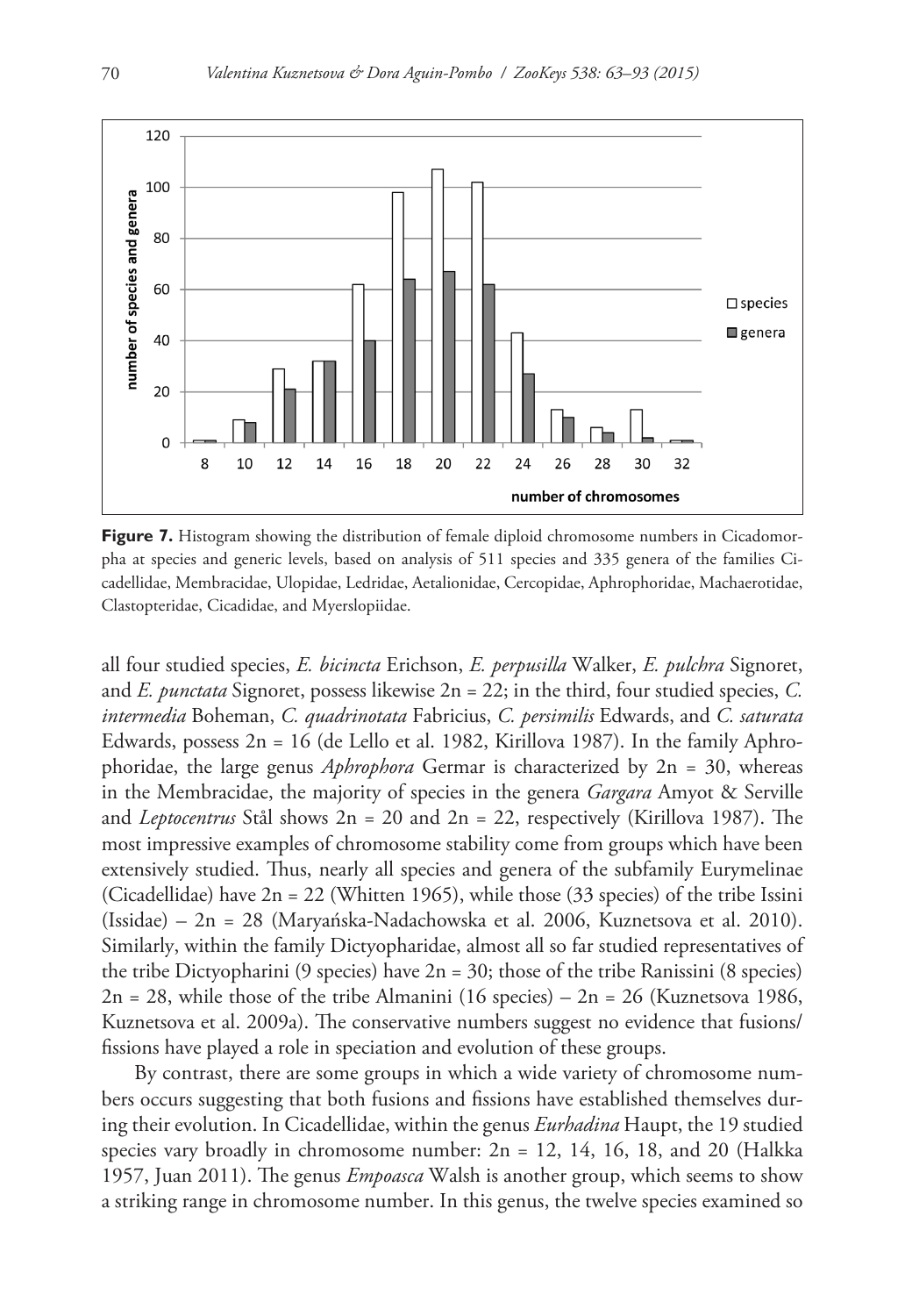

**Figure 8.** Histograms showing the distribution of female diploid chromosome numbers in Cicadomorpha (**a, b** white columns) and Fulgoromorpha (**a, b** black columns) at species (**a**) and generic (**b**) levels, based on analysis of 819 species and 483 genera.

far display  $2n = 16$  (4 species), 18 (2 species), 20 (4 species), and 22 (2 species) (Kirillova 1988, Aguin-Pombo et al. 2006, Juan 2011). This cosmopolitan genus with more than 1,000 described species is by far the most speciose genus in Cicadellidae. *Empoasca* is recognized as a genus requiring comprehensive revision (Southern and Dietrich 2010), and a cytogenetic approach might be useful to clarify the species-level systemat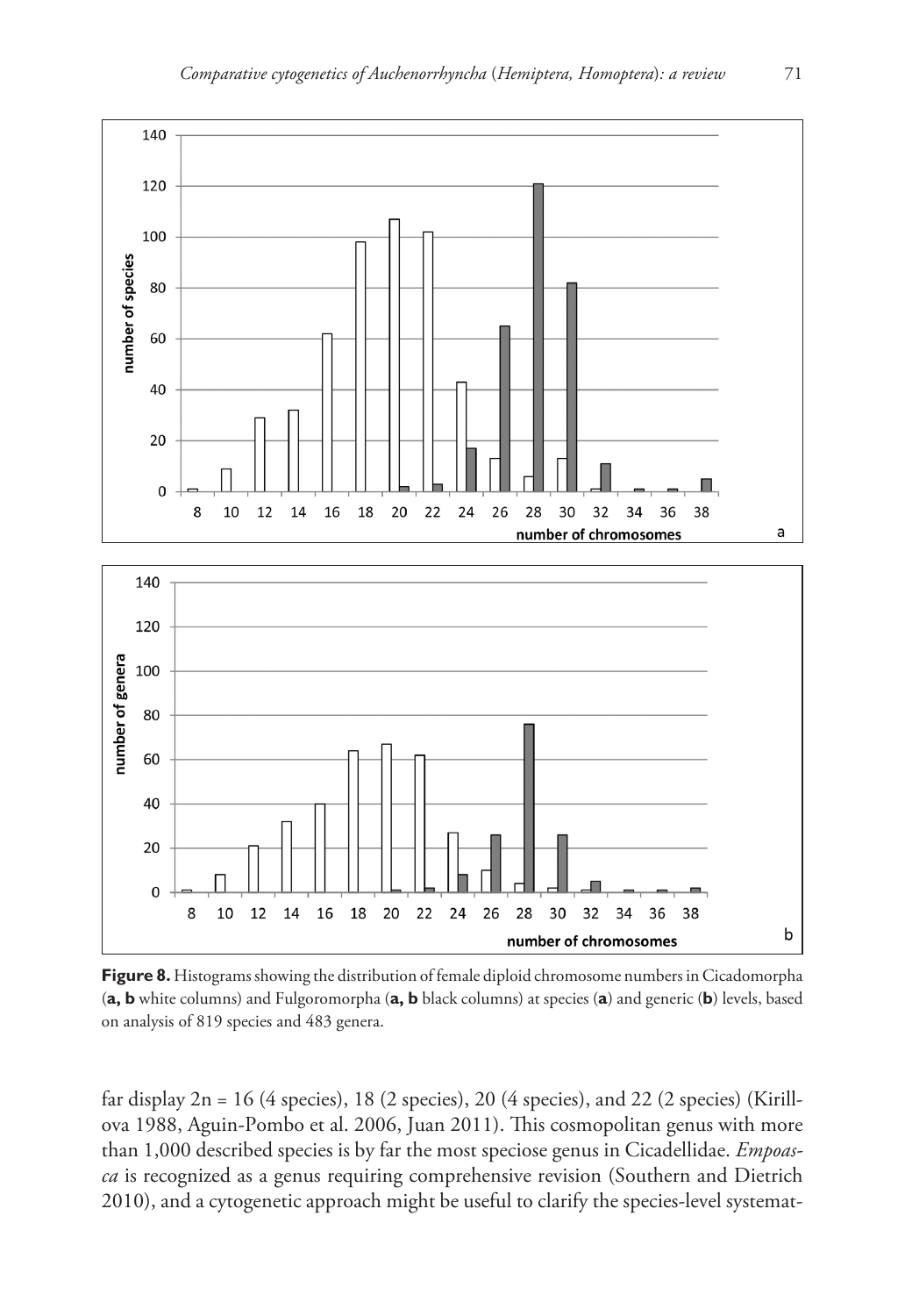ics of this group. Likewise, the eight species recognized in the remarkably polymorphic spittlebug genus *Philaenus* Stål (Aphrophoridae) display three different chromosome numbers in males: 20, 23, and 24 (Maryańska-Nadachowska et al. 2012).

**The modal and ancestral chromosome numbers.** Emeljanov and Kirillova (1992) argued that the ancestral chromosome numbers were as follows: 2n = 30 in Fulgoroidea, 2n = 26-28 in Cercopoidea, 2n = 20 in Cicadoidea, and 2n = 22 in Membracoidea. Although 2n = 22, discovered later in the most primitive membracoid family Aetalionidae (Kuznetsova and Kirillova 1993), seemed to confirm the ancestrality of this number in Membracoidea, a more definite solution of this problem will be possible only after a more thorough investigation of every superfamily. For example, the currently available data on Fulgoroidea (308 species and 148 genera) are greatly skewed owing to the focus on the families Dictyopharidae and Delphacidae and on the tribe Issini (Issidae), in which altogether over 160 species in 122 genera have been karyotyped. In Cercopoidea, chromosome numbers are known for 50 species (23 genera), half of which belong to the family Aphrophoridae, while in Cicadoidea only ten species (nine genera) in the Cicadidae have been studied. Within Membracoidea, 450 species in 302 genera have been karyotyped, of which at least 65% of species and 53% of genera belong to the subfamilies Typhlocybinae and Deltocephalinae (Cicadellidae). It should be added here that *Mapuchea chilensis* Nielson, the recently studied first representative of the cicadomorphan superfamily Myerslopoidea (Myerslopiidae), was found to exhibit 2n = 18(16 + XY) (Golub et al. 2014). This chromosome number fits well into the range of most characteristic numbers in Cicadomorpha as a whole (16-22) being close to the numbers accepted by Emeljanov and Kirillova (1992) as putative ancestral ones for Cicadoidea  $(2n = 20)$  and Membracoidea  $(2n = 22)$  but not for Cercopoidea  $(2n = 26-28)$ .

Opinions on the ancestral chromosome number in Auchenorrhyncha as a whole differ considerably (Halkka 1959, Kuznetsova et al. 1998, Emeljanov and Kirillova 1992). The solution of the problem very much depends on phylogeny accepted and method of ancestral number inference adopted. One approach to inferring the ancestral karyotype is mapping chromosome numbers typical for particular superfamilies on phylogenetic trees. Some researchers treat Fulgoroidea (Fulgoromorpha) as the most basal branch within Auchenorrhyncha (e.g. Shcherbakov 1984). This idea recently supported by molecular data (Cryan and Urban 2012) is tempting to speculate that the typical number for Fulgoromorpha, 2n = 30 (Halkka 1959) or 2n = 28 (Kuznetsova et al. 1998), is the ancestral state in Auchenorrhyncha. However, based on a large number of morphological characters, Emeljanov (1987) hypothesized that the common ancestor of the four (now five including Myerslopioidea) recent superfamilies differentiated first into cercopoid-cicadoid and fulgoroid-cicadelloid branches, thus becoming the clade Cercopoidea + Cicadoidea, the sister group of the clade Fulgoroidea + Membracoidea. Comparison of the putative ancestral numbers of the superfamilies (see above) with the Emeljanov's phylogenetic scheme of Cercopoidea + Cicadoidea suggests that the characteristic karyotype of Cercopoidea,  $2n = 28$  or 26, would be the most likely ancestral chromosome number in Auchenorrhyncha as a whole (Emeljanov and Kirillova 1992).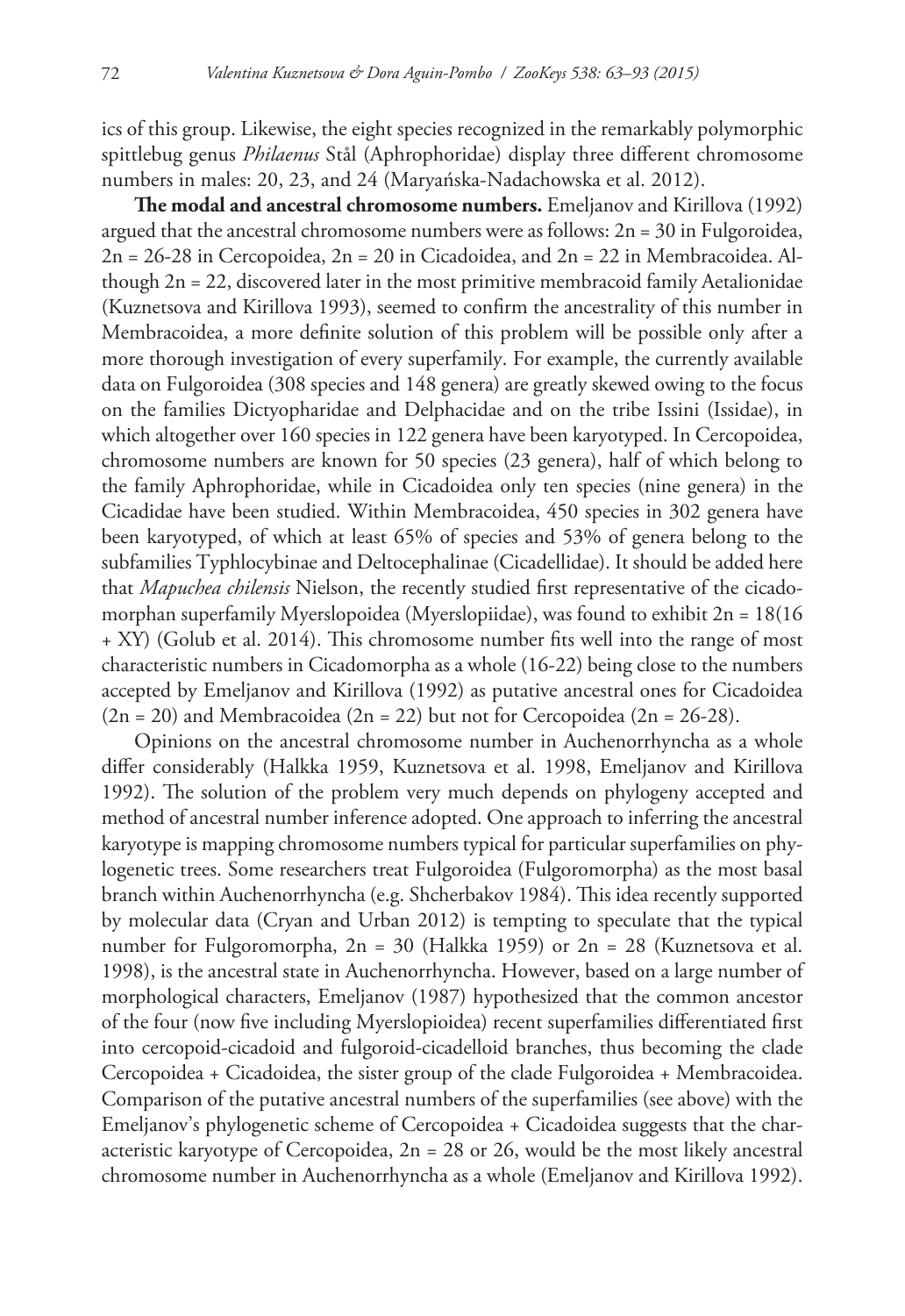Another approach to inferring the ancestral karyotype is a comparison of typical chromosome numbers between the target group and outgroups. Emeljanov and Kirillova (1992) used this approach and compared chromosome numbers in Auchenorrhyncha with those in other hemipteran lineages - Aphidomorpha, Coccomorpha, Psyllomorpha, Aleyrodomorpha, and Heteroptera. This led to the conclusion that the common ancestor of all Auchenorrhyncha had a diploid set of 20-22 chromosomes.

Since Emeljanov and Kirillova's (1992) publication, a large body of new cytogenetic data on hemipterans has been obtained. There is a good reason to reconsider the problem based on the data available at present time. In Coccomorpha, diploid numbers vary from 4 to 192, with comparatively low numbers in "archaeococcoids" comprising the most basal families of scale insects – Ortheziidae  $(2n = 14, 16, 18)$ , Margarodidae (modal number of  $2n = 4$ ), and Phenacoleachiidae ( $2n = 8$  in the only studied species *Phenacoleachia zealandica* Cockerell) (Gavrilov 2007). In Aphidomorpha, chromosome numbers vary between 4 and 72, the ancestral number most likely being between 8 and 20 (Blackman 1980) though, in our opinion, more likely between 8 and 22. In the most primitive families,  $2n = 22$  (Adelgidae),  $2n = 8$  and 12 (Phylloxeridae) and  $2n = 20$  (Eriosomatidae = Pemphigidae) seem to be most characteristic (Kuznetsova and Shaposhnikov 1973, Blackman 1980, Gavrilov-Zimin et al. 2015), but the sampling is still inadequate, at least for Adelgidae and Phylloxeridae (Gavrilov-Zimin et al. 2015). Although it is not necessary for a modal number to be ancestral in a group, it seems reasonable to assume that in Psyllomorpha the karyotype of  $2n = 26$ , which has been conserved in 72% of the species and in 50% of the genera studied, is their ancestral trait (Maryańska-Nadachowska 2002). In Aleyrodomorpha, chromosome numbers are known for only four species (see Blackman and Cahill 1998): *Trialeurodes vaporariorum* Westwood (2n = 22), *Aleurotulus nephrolepidis* Quaintance (2n = 26 and/or 28), *Aleurodes proletella* Linnaeus (2n = 26), and *Bemisia tabaci* Gennadius  $(2n = 20)$ . In one of the most primitive true bug infraorder, the Dipsocoromorpha, chromosome numbers have been recorded for males of three representatives of the family Dipsocoridae: 2n = 20 + X(0) in *Cryptostemma rufescens* Sahlberg, 2n = 20 + XY1 Y2 in *C. pussillimum* Sahlberg, 2n = 20 + XY in *C. hickmani* Hill, 2n = 20? + XY in *C. castaneovitreus* Linnavuori, and for males of two species of the family Schizopteridae: 2n = 32 + X(0) in *Pateena elimata* Hill and *Rectilamina australis* Hill (Grozeva and Nokkala 1996). For the two studied Coleorrhyncha species, *Xenophyes cascus* Bergroth and *Peloridium pomponorum* Shcherbakov, male karyotypes of 2n = 26 + X(0) and 2n = 30 + X(0) respectively were recorded (Grozeva et al. 2014, Kuznetsova et al. 2015b).

In Psocomorpha, a sister group to the rest of Paraneoptera, the modal karyotype of 2n = 18 is considered as the ancestral one, although there appears to be considerable variation in chromosome number within more primitive suborder Trogiomorpha:  $2n = 18$  and 22 in Trogiidae,  $2n = 20$  in Psoquillidae, and  $2n = 30$  in Psyllipsocidae (Golub and Nokkala 2009). Thus, the available data on the higher hemipteran groups appear insufficient and too heterogeneous to reconstruct the chromosome number ancestral for Auchenorrhyncha.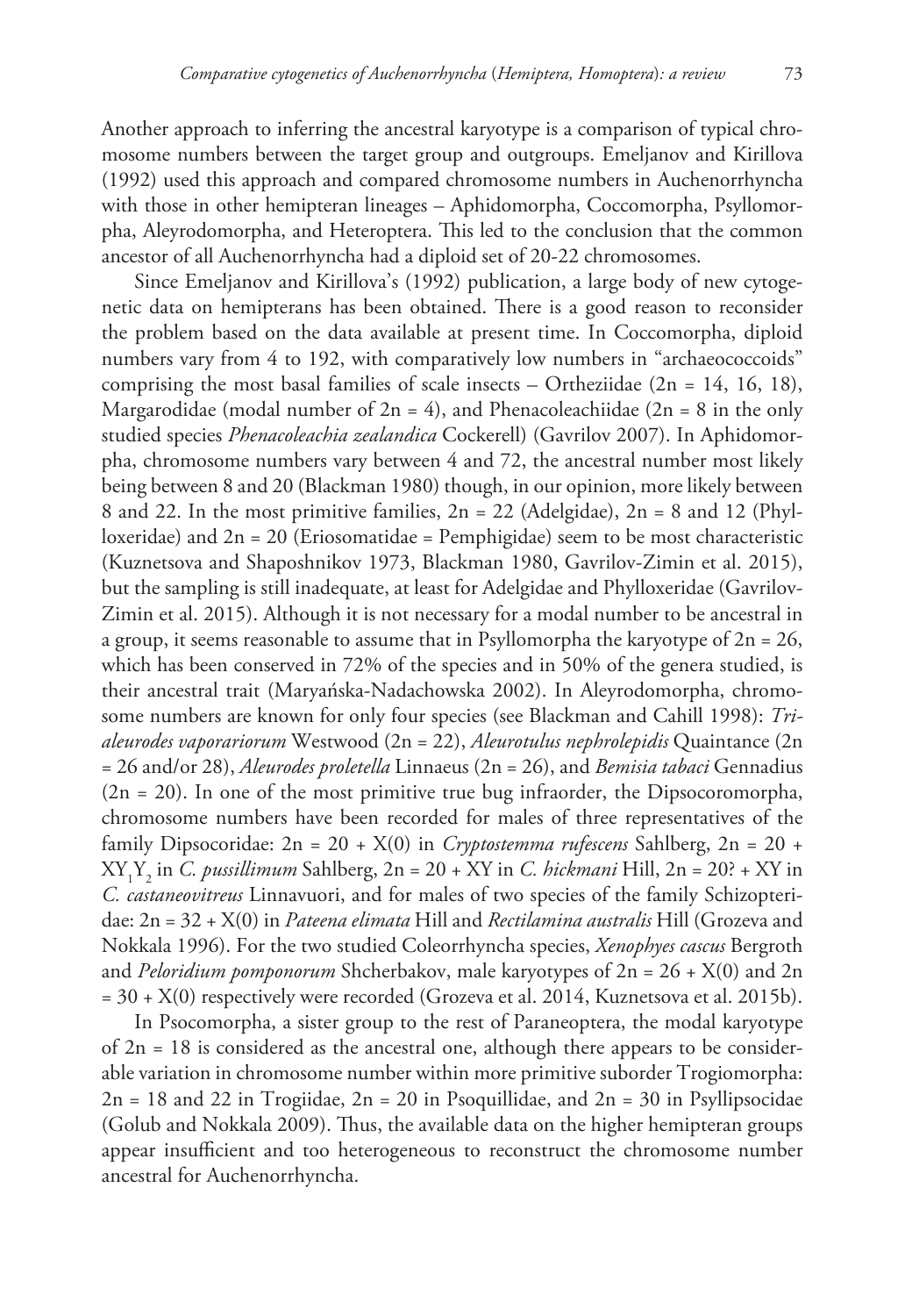# **Sex determining systems**

Genetic sex determination predominates in higher animals, including insects, and is often accompanied by the presence of a heteromorphic chromosome pair in one sex (White 1973). The Auchenorrhyncha, in common with most other insects, display male heterogamety. The  $XX/X(0)$  sex determination (where 0 denotes the absence of the Y chromosome) is of common occurrence and seems to be an ancestral trait in this group (Halkka 1959, Emeljanov and Kirillova 1990, 1992) and in Hemiptera as a whole (Blackman 1995). Thus, in females two Xs are present, while in males only one X is present. Despite evolutionary stability, in some cases the  $X(0)$  system has been replaced by an XY system in species within the same genus that is otherwise exclusively X(0). When such cases occur in Auchenorrhyncha, it is often clear that the Y is a neo-Y (Blackman 1995). Examples of this are found in the genera *Oncopsis* Burmeister from Cicadellidae (John and Claridge 1974) and *Philaenus* from Aphrophoridae (Maryańska-Nadachowska et al. 2012). A highly peculiar situation occurs in the cytologically well-studied tribe Almanini (Dictyopharidae), in which all species have a neo-XY system and the only exception is *Almana longipes* Dufour with an X(0) system in males. In contrast to Almanini, species from all other tribes of this family are characterized by an X(0) system (Kuznetsova 1986, Kuznetsova et al. 2009a).

In organisms with XY systems, recombination between X and Y chromosomes is usually suppressed (White 1973) except for the cases when the XY is a neo-system. This type of sex determination usually arises from the ancestral  $X(0)$  system as a result of fusion between the original X chromosome and an autosome, the homologue of this autosome becoming a neo-Y chromosome (White 1973, Blackman 1995). Clearly, the derived karyotype should have one pair of autosomes less than the ancestral one. For example, the species of the tribe Almanini (Dictyopharidae) have  $2n = 26 + neo-$ XY, whereas those of the tribe Ranissini  $2n = 28 + X(0)$ . In a recently formed neo-XY system, the autosomally derived Y chromosome (a neo-Y) and the autosomal part of the neo-X chromosome are still homologous, and therefore synapse in prophase I of meiosis. At metaphase I, the neo-XY bivalent is usually large and clearly heteromorphic, indicating a recent fusion between the X and an autosome pair.

Once a neo-XY system has arisen, it can undergo a further transformation into a multiple  $X_1X_2Y$  system as a result of a translocation involving the  $Y$  chromosome and another pair of autosomes. This may have occurred in the evolution of the sex chromosome mechanism in *Philaenus italosignus* Drosopoulos & Remane, which has 2n = 20 + neo-X1 X2 Y against 2n = 22 + neo XY found in *P. signatus* Melichar, *P. tarifa* Remane & Drosopoulos, and *P. maghresignus* Drosopoulos & Remane (Maryańska-Nadachowska et al. 2012, 2013). Multiple sex chromosomes of the  $\mathrm{X_{i}X_{j}Y}$  type, which form chiasmate trivalents in meiosis, have also been described in *Austragalloides* sp. (Cicadellidae), however, in this case the  $X_1X_2Y$  system represents an example of sex chromosome polymorphism (Whitten 1968).

A different, achiasmate XY system, with a fairly small Y chromosome, is found in the planthoppers *Limois emelianovi* Oshanin and *L. kikuchii* Kato (Fulgoridae)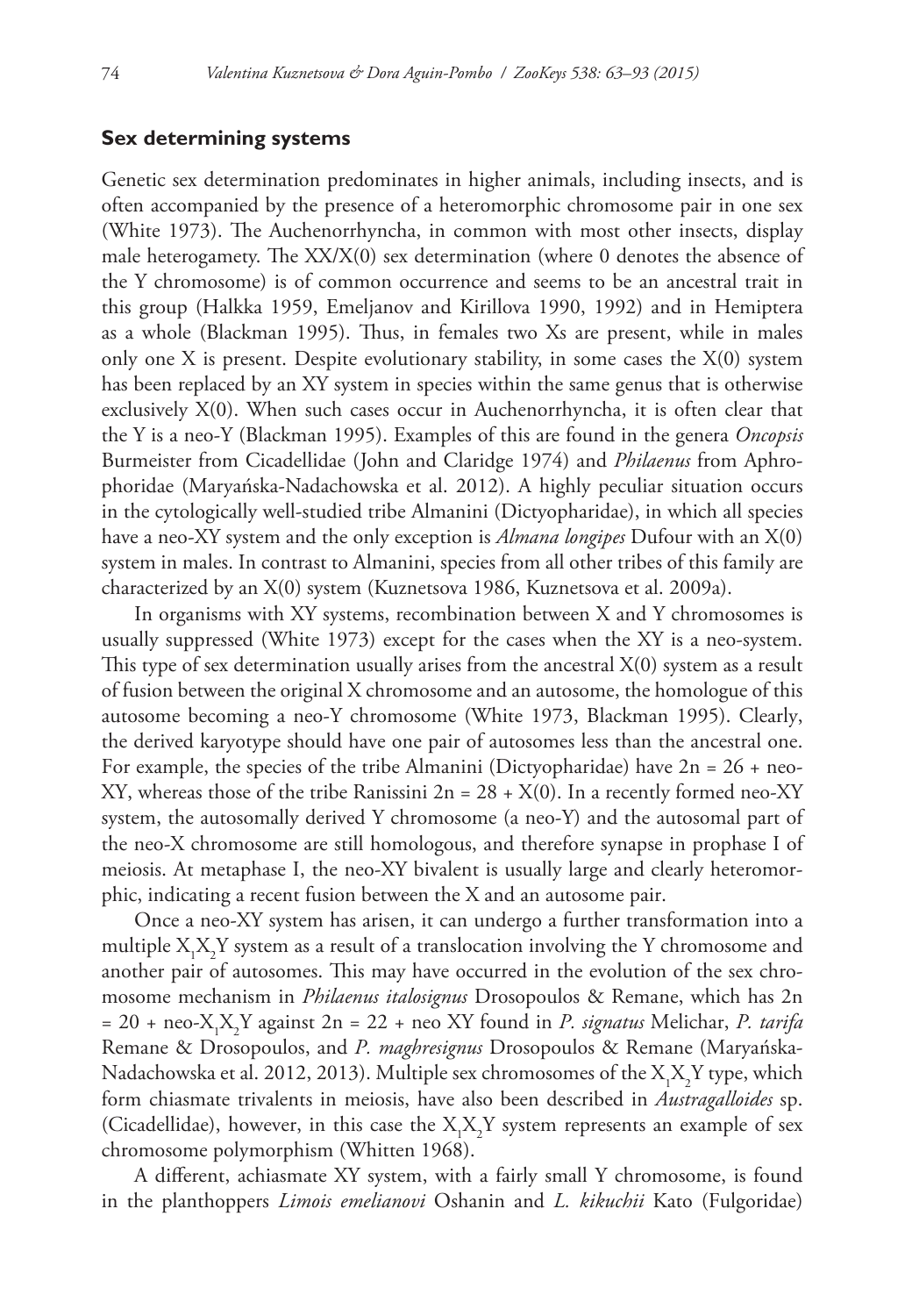(Kuznetsova 1986, Tian et al. 2004). The origin of the Y chromosome in these species is not entirely clear, but it seems likely that it has been derived from a mitotically stable B chromosome that has become a standard member of the karyotype, that is, the B chromosome transformed into the Y chromosome during evolution (discussed in section **"Polymorphism for B-chromosomes"**).

# **Polyploidy**

Polyploidy, that is, multiplication of the chromosome set is well known to play a major role in speciation and evolution of plants, but is a fairly rare phenomenon in sexually reproducing animals (White 1973). Evolutionary polyploidy had occurred in a number of animal species that reproduce parthenogenically. In Auchenorrhyncha, all so far known cases of polyploidy are connected with parthenogenesis, either with gynogenesis, sometimes referred to "pseudogamy" (where the egg is activated by sperm borrowed from conspecific or closely related males, but without fusion of the egg and sperm nuclei), or with true parthenogenesis, more often referred to "thelytoky". Although it is not necessary for all parthenogenetic forms to be polyploids, these are universally triploids in both leafhoppers and planthoppers. Only two planthopper genera, *Muellerianella* Wagner and *Ribautodelphax* Wagner (Delphacidae), are known to comprise a number of gynogenetic triploid forms (Drosopoulos 1976, 1977, den Bieman and Eggers-Schumacher 1986). In contrast, leafhoppers of the genus *Empoasca* (Aguin-Pombo et al. 2006) and planthoppers of the genus *Delphacodes* Fieber (den Bieman and de Vrijer 1987) comprise triploid forms, which reproduce by true parthenogenesis. The genus *Empoasca* is a good case in point. In this diverse, complex and cosmopolitan genus, the bisexual species are diploid, with hitherto known chromosome numbers of 2n = 16, 18, 20 and 22. In Madeira Island, besides the bisexual species *E. decedens* Paoli (2n = 14 + XX), *E. alsiosa* Ribaut (2n = 16 + XX) and *E. fabalis* DeLong (2n = 20 + XX), three all-female morphotypes (A, B and C) were discovered. In these females, the chromosomal complements are triploid, consisting thus of two female genomes and one male genome:  $2n = 3x = 28 + XXX$  in morphotype A,  $24 + XXX$  in morphotype B, and 21 + XXX in morphotype C. The study revealed that their reproduction follows an apomictic type (Aguin-Pombo et al. 2006).

In apomictic parthenogenesis, meiosis is completely suppressed, and eggs pass through a mitosis-like cell division, i.e. without formation of bivalents and recombination, and genetic heterozygosity is thus preserved. The heterozygosity is expected to be perpetuated from generation to generation, increasing slightly through mutations. It is generally proposed that most polyploid animals are allopolyploids, tending to be of hybrid origin (White 1973, Bullini 1985). It is assumed that such is most likely the case of the triploid forms of *Muellerianella* (Drosopoulos 1976). In contrast, in some groups, triploids seem to have an autopolyploid origin and this is probably true for triploids found in the genus *Ribautodelphax* (den Bieman 1988). The origin of the above-listed *Empoasca* parthenoforms still remains unknown. Some of them seem to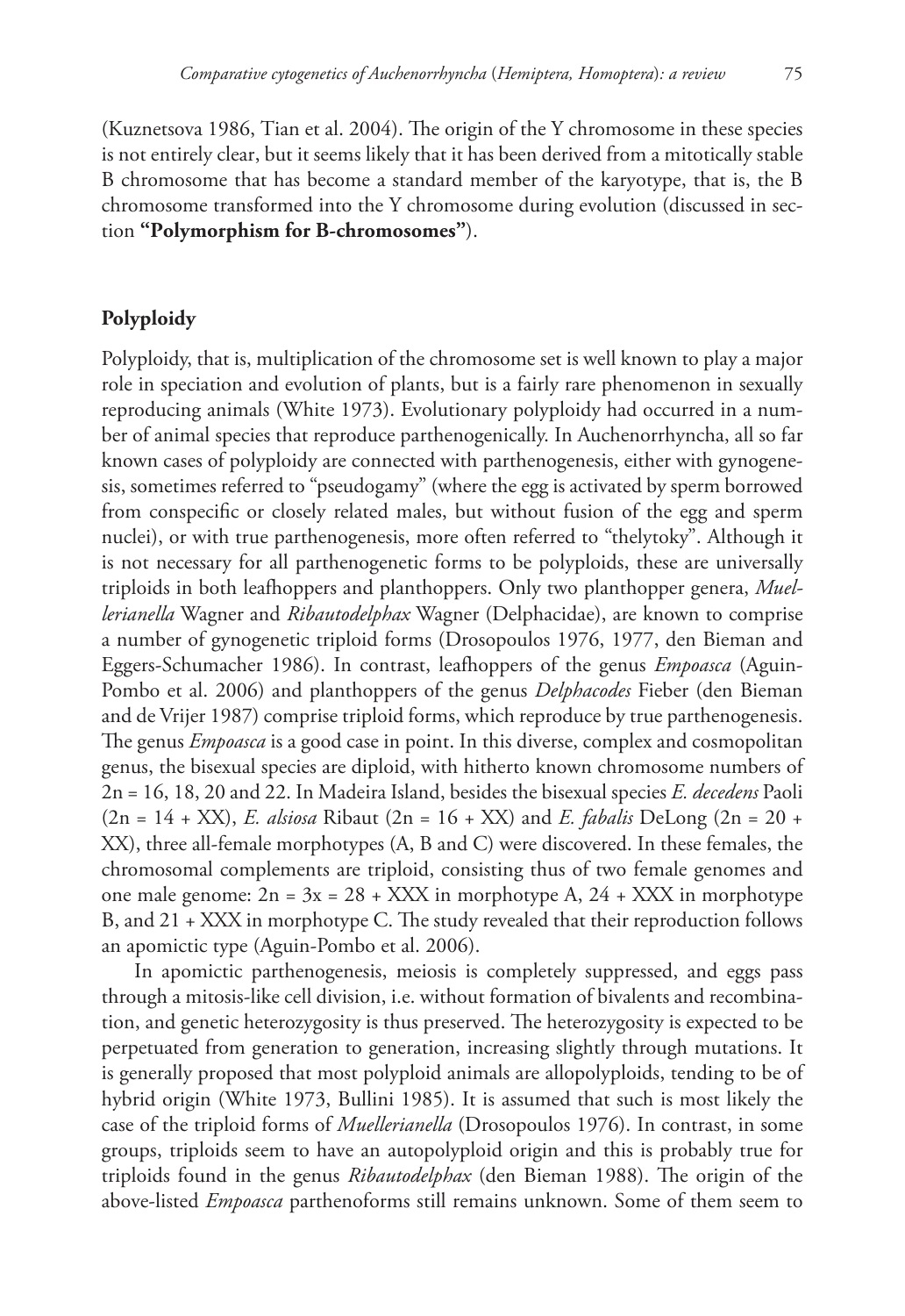be closely related to bisexual species which are yet extant. Several hypotheses, including that of their hybrid origin, were made in Aguin-Pombo et al. (2006) but still much more information is needed to decide between the hypotheses.

#### **Polymorphism for B-chromosomes**

B-chromosomes (also referred to as supernumerary, additional or accessory) are chromosomes found in addition to chromosomes of the standard complement (A chromosomes) and occur in approximately 15% of living species (Beukeboom 1994). Little consensus has been achieved in understanding their origin, role, transmission, inheritance and evolution. B-chromosomes appear only in some individuals of some populations of the same species. Their presence is considered to be beneficial, harmful or neutral, and several authors consider B-chromosomes as parasitic and selfish (reviewed in Camacho 2004).

Small chromosomes additional to the standard complements and interpreted as B-chromosomes have been found in the leafhoppers *Alebra albostriella* Fallen and *A. wahlbergi* Boheman (Kuznetsova et al. 2013) and in several species of planthoppers (Halkka 1959, Booij 1982, den Bieman 1988, Kirillova and Kuznetsova 1990). Males of *A. albostriella* and *A. wahlbergi* were collected from a range of food plants in different localities in Greece. B-chromosomes were found in 3 out of 6 populations of *A. albostriella* and in 2 out of 7 populations of *A. wahlbergi.* A single B chromosome or sometimes two B-chromosomes were present in males. As is often the case, B-chromosomes were significantly smaller than chromosomes of the standard complements and negatively heteropycnotic during meiotic prophases and metaphases. No correlation was found between the occurrence and frequencies of B-chromosomes in populations with habitat or altitude (Kuznetsova et al. 2013).

It is suggested that inter-population differences in B chromosome distribution depend on selective factors (Camacho 2004). It is interesting to note in this connection that in the planthopper species *Javesella pellucida* Fabricius, *Criomorphus borealis* Sahlberg, and *Saccharosydne procera* Matsui (Delphacidae), B-chromosomes were present only in populations inhabiting Northeast Siberia and Kamchatka, whereas individuals sampled from different populations in European Russia (e.g. those of *J. pellucida*) lacked B-chromosomes (Kirillova and Kuznetsova 1990). The point that should be mentioned is that both these planthopper species and aforesaid *Alebra* Fieber leafhoppers showed no more than 1 or 2 B-chromosomes per individual. One must suggest that this number is tolerable for B chromosome carriers and the natural selection operates to eliminate individuals with more than two B-chromosomes in all these populations.

The commonly accepted view is that B-chromosomes are derived from the standard complement of a species, including the X chromosome (Camacho 2004). On the other hand, the possibility of integrating a B chromosome into the standard chromosome complement has been suggested in a number of studies (reviewed in Nokkala et al. 2000). Recently, it has been claimed that the achiasmate Y chromosome in *Drosophila*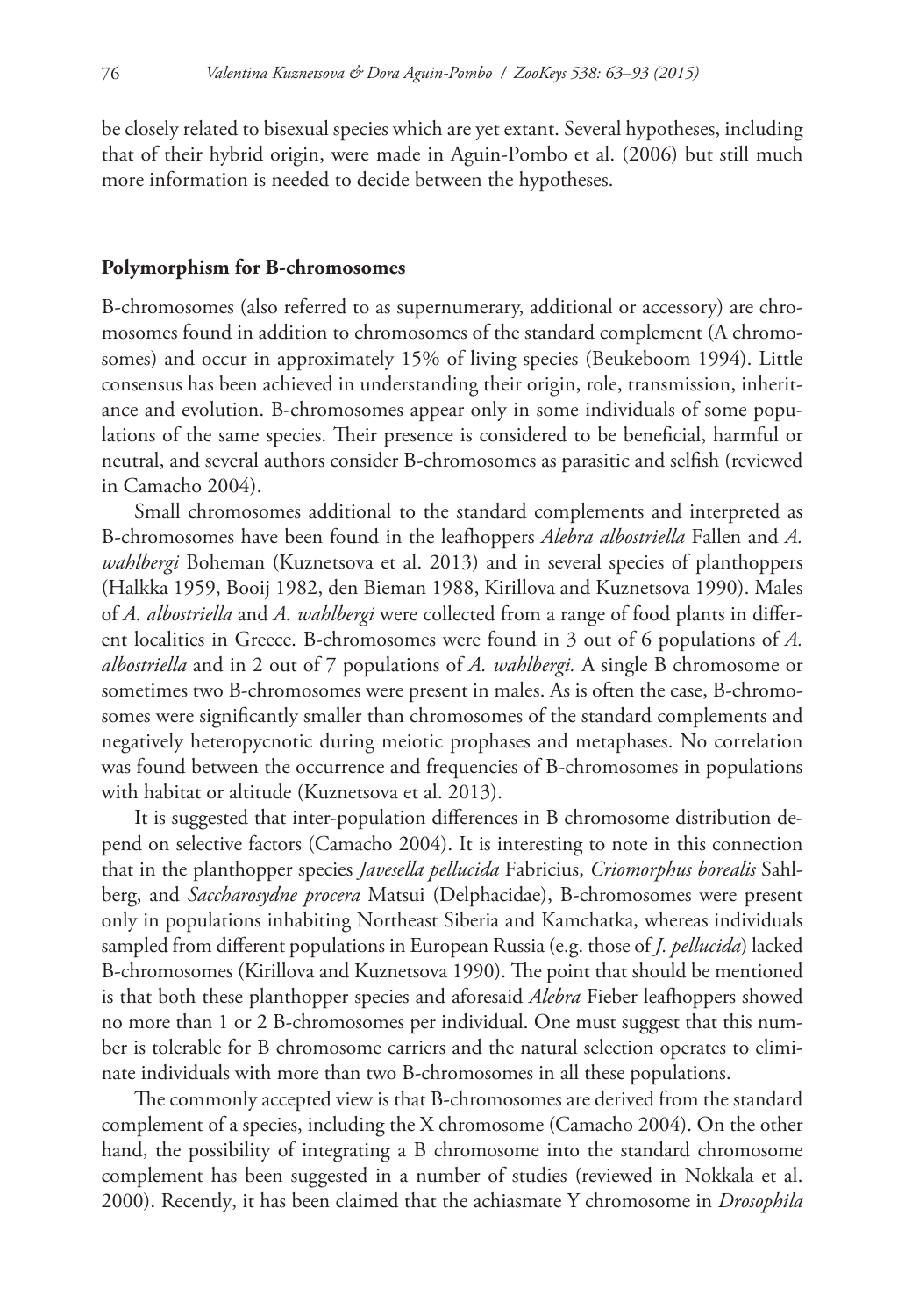Fallén (Diptera) might have evolved from a B chromosome (Carvalho 2002). To explain the formation of the achiasmate Y chromosome in separate species of psyllids (a related group sharing predominant X(0) sex determining system with Auchenorrhyncha), Nokkala et al. (2000, 2003) suggested that the Y chromosome has evolved from a mitotically stable B chromosome that was integrated into an achiasmate segregation system with the X chromosome. Later, this chromosome would become fixed in the karyotype as the Y chromosome. In this connection, it should be noted that at metaphase I of some delphacid species, a B chromosome appeared closely associated with the univalent X chromosome forming a pseudo-bivalent XB (Kirillova and Kuznetsova 1990). The X and B-chromosomes tended to segregate (i.e. pass to opposite poles) at anaphase I suggesting thus an increasing transmission of B-chromosomes to sons while a decreased transmission to daughters. This means that the B-chromosomes are able to spread through the male line, whereas are removed from the female line. In this connection, it is interesting to note that a Y chromosome of unknown origin has been described in several species of the family Fulgoridae (Kuznetsova 1986, Kuznetsova et al. 2010, see also section "**Sex determining systems**"). In these species, the XY chromosome pair was located outside the autosomal bivalents in the place where a univalent X chromosome is usually located in the  $X(0)$  auchenorrhynchan species. The XY pair differed distinctly from a neo-XY bivalent (characteristic, for example, of the closely related to Fulgoridae family Dictyopharidae) by its morphology and location at metaphase I. On the other hand, this XY pair appears to be identical to the XB pair described by Kirillova and Kuznetsova (1990) in *J. pellucida*, *C. borealis*, and *S. procera*. According to Nokkala et al. (2003: 331), "the evolutionary dynamics of B-chromosomes, that is, the ability to transform into A chromosomes or vice versa, might have played a much more important role in the evolution of karyotypes than previously understood".

Noteworthy is the different behaviour of B chromosomes in the leafhoppers *Alebra albostriella* and *A. wahlbergi* (Kuznetsova et al. 2013). In these species, B-chromosome(s) did not connect to the univalent X chromosome at MI, and when there were two B chromosomes in a set, they did not pair and passed randomly through meiosis as univalents, being still maintained in the populations by unknown means.

# **Other cases of polymorphism**

Fission and fusion of holokinetic chromosomes do not result in unbalanced meiotic products, and so these rearrangements may be preserved through generations and establish variations in chromosome number within populations. Yet, descriptions of chromosomal polymorphisms are quite rare in Auchenorrhyncha. One can anticipate that it is due to very few studies at the population level in this group. However some chromosomal polymorphisms (other than polymorphism for B-chromosomes) do occur in natural populations of leafhoppers and planthoppers.

**Polymorphism for sex chromosomes.** Some cases of sex chromosome polymorphism were discovered in the leafhoppers *Austragalloides* sp. (Whitten 1968), *Parabo-*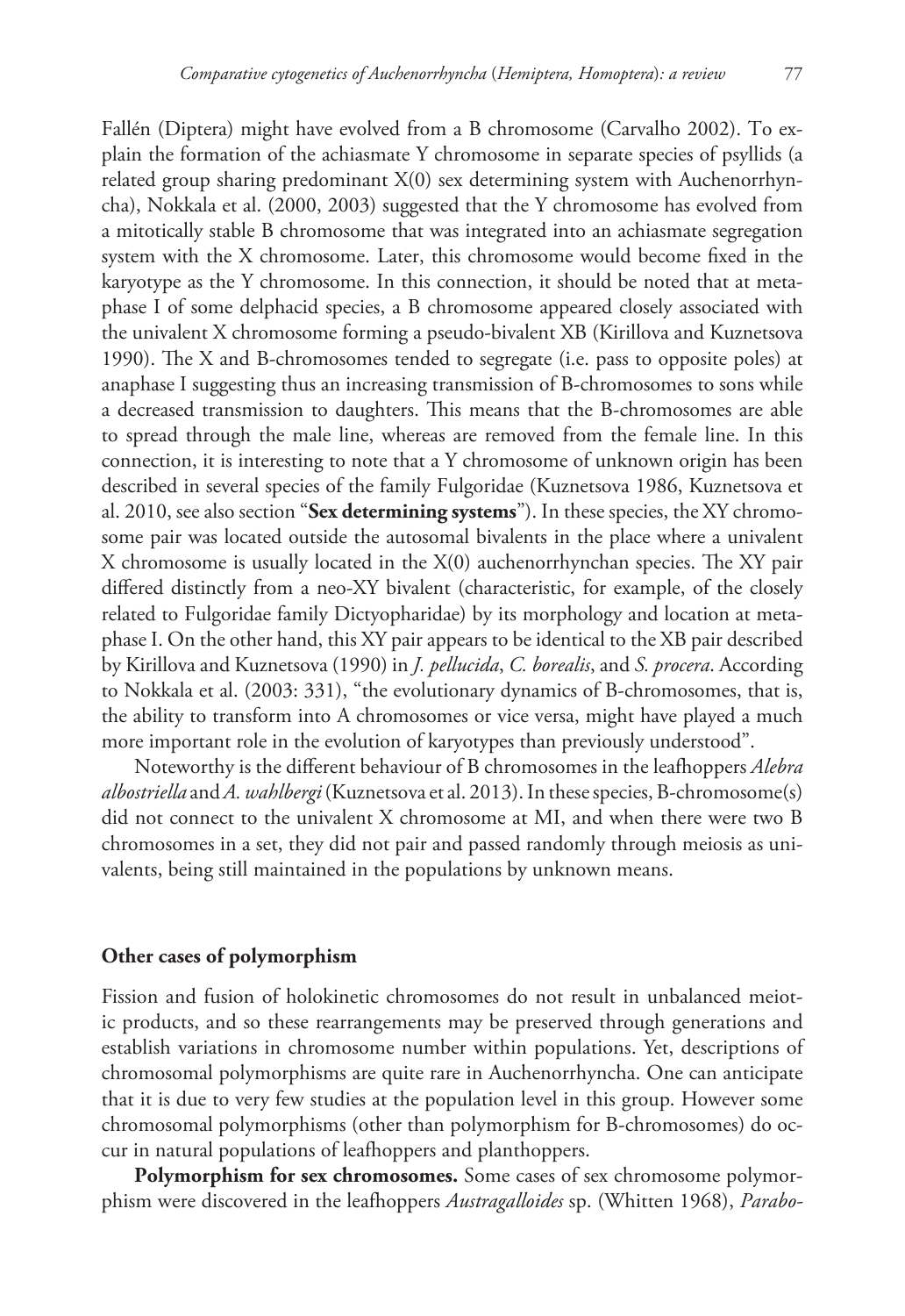*locratus albomaculatus* Distant (Manna and Bhattacharya 1973), *Oncopsis tristis* Zetterstedt, and *O. flavicollis* (Linnaeus) (John and Claridge 1974), as well as in the planthoppers *Dicranotropis hamata* Boheman (Delphacidae) and *Repetekia orbicularis* Oshanin (Dictyopharidae) (Halkka 1959, Kuznetsova 1986). In *P. albomaculatus* from India, the males were found to be dimorphic in sex chromosome constitution. Out of 30 males studied, 16 were of an X(0) type (designated as Type A), while 14 were of an XY type (designated as Type B). Type A was characterized by 17 chromosomes in the spermatogonial complement, with a pair of conspicuously large autosomes and a single medium-sized X chromosome. Type B displayed  $2n = 18$  with X being the largest, Y relatively small, and the pair of large autosomes present in Type A was absent. The sex chromosomes in Type B were suggested to have originated as neo-X and neo-Y by the X-autosome translocation from Type A (Manna and Bhattacharya 1973).

A very interesting example of sex chromosome polymorphism was revealed by John and Claridge (1974) in British populations of *Oncopsis flavicollis*. In this species, mountain populations occurring on *Betula pubescens* Ehrhart were X(0)-monomorphic, whereas populations in lowland woodlands were polymorphic, containing a mixture of X(0) and neo-XY males in the same or different populations.

Halkka (1959) studied a Finnish population of *Dicranotropis hamata* and found that some males in this population displayed a Y chromosome, while others did not. He suggested that the absence of Y chromosome in these males was a result of its loss, the Y being still inherited in part of the population.

**Polymorphism for autosomes.** Some impressive cases of a fission/fusion polymorphism for autosomes have been described in the Australian leafhopper species *Deltocephalus longuinquus* Kirkaldy (Whitten 1965) and *Alodeltocephalus draba* Evans (Whitten and Taylor 1968), as well as in Greek populations of *Alebra albostriella* and *A. wahlbergi* (Kuznetsova et al. 2013). In eight studied populations of *Alodeltocephalus draba*, specimens appeared invariable in having one of the following four chromosome complements: (1) three bivalents  $+ X$ , (2) four bivalents  $+ X$ , (3) two bivalents  $+$  one trivalent  $+ X$ , and (4) one bivalent  $+$  one tetravalent  $+ X$ . The reduction in the number of chromosomes has reached different stages in different areas. At Lake Pedder, the chromosome number was almost fixed  $(2n = 7)$ , three bivalents + X), while at Bruny Island, there occurred a cline in chromosome number decreasing from north to south. This cline was caused by differences in the frequency of chromosome fusions. *A. draba* was suggested to be under a process of speciation driven by the reorganization of chromosomes that is initiated in some local populations through the fixation of a particular chromosome rearrangement (Whitten and Taylor 1968).

The brown planthopper *Nilaparvata lugens* Stål (Delphacidae) is the only auchenorrhynchan species studied cytogenetically both from natural populations and laboratory cultures. It is notable that natural populations of this species across a wide geographic range revealed almost no instances of chromosomal polymorphism (den Hollander 1982), whereas males from the stock cultures showed a great amount of polymorphism (Liquido 1986, Goh et al. 1992). These differences in the level of chromosomal polymorphism between natural populations and laboratory cultures deserve further investigation.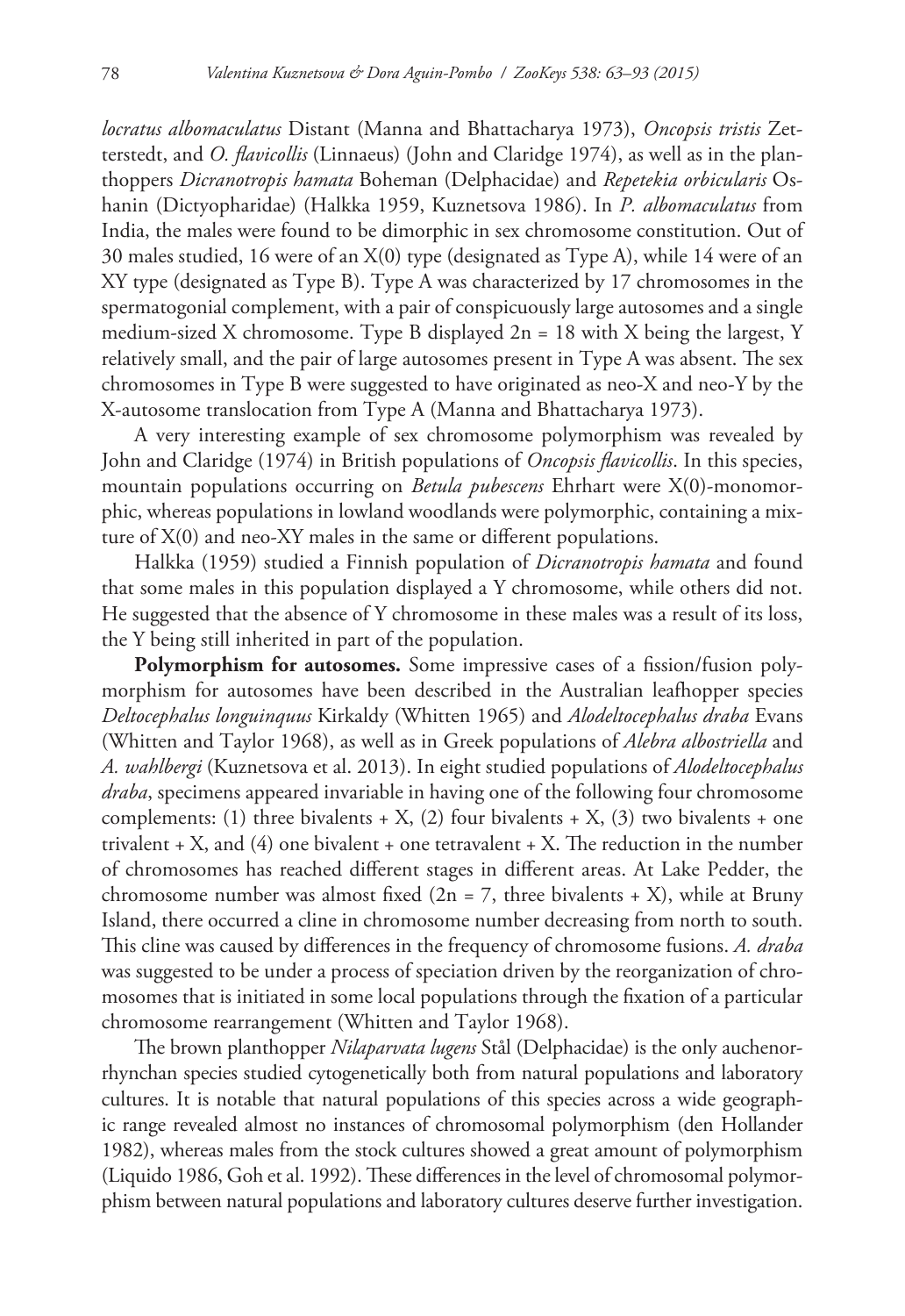# **Meiosis in males and females**

**Meiosis in normal spermatogenesis.** Within Hemiptera, some very interesting and highly aberrant chromosome cycles and anomalous types of meiosis occur in aphids, scale insects, whiteflies, and true bugs, including moss bugs (Coleorrhyncha) (White 1973, Blackman and Hales 1986, Normark 2003, Papeschi and Bressa 2006, Kuznetsova et al. 2011, 2015b). In contrast to all these insects, meiosis in Auchenorrhyncha is essentially simple and uniform in different species and follows the classical "prereductional" scheme: during first meiotic division homologous chromosomes undergo pairing, synapsis and recombination at prophase I and segregation at anaphase I. As with autosomes, sex chromosomes undergo pre-reductional meiosis. During second division, sister chromatids separate and migrate to opposite poles at anaphase II creating then haploid daughter cells.

**The number of chiasmata in bivalents.** It is common knowledge that in meiosis, chiasmata (presumed to be the points of genetic crossing-over) are formed uniting homologous chromosomes together until their separation in the reductional division. In most organisms there are one to three chiasmata per bivalent, although in some organisms the number of chiasmata in a bivalent (i.e. the chiasma frequency) varies considerably being typically higher in plants than in animals (White 1973). Halkka (1964) analyzed the number of chiasmata in males and females of species belonging to six families of Auchenorrhyncha, namely, Cicadellidae, Cixiidae, Delphacidae, Issidae, Cercopidae, and Membracidae. In all species, bivalents were found to display one or occasionally two chiasmata, and no great differences in chiasma frequencies were detected between males and females, as well as between leafhoppers and planthoppers.

Similarly, the low number of chiasmata (estimated to be 1-2 from cytogenetic analyses) is a rule in psyllids (Maryańska-Nadachowska 2002) and true bugs (Kuznetsova et al. 2011) and is suggested to represent one of the peculiar features of holokinetic bivalents as such (Nokkala et al. 2004). Based on a detailed analysis of meiosis in a psyllid species, *Beopelma foersteri* Flor, Nokkala et al. (2004) concluded that the cells carrying more than two chiasmata were inevitably eliminated creating thus a strong selection against the formation of multiple chiasmata in holokinetic bivalents. The main cause of this pattern was suggested to be a specific condensation process inherent to holokinetic chromosomes. It is worth noting that bivalents with multiple chiasmata have been observed occasionally in holokinetic groups, including Auchenorrhyncha (see for references Kuznetsova et al. 2009b); however, these observations never advanced beyond metaphase I of spermatogenesis, and therefore, the further fate of the cells with multichiasmate bivalents remained unknown.

**Meiosis in normal oogenesis.** In comparison to the rather abundant data available on male meiosis in Auchenorrhyncha, there have been no comprehensive investigations of chromosome behaviour in female meiosis. The only exceptions are the few descriptions of meiosis in parthenogenetic forms (see section "**Polyploidy**") and the studies done by Halkka (1959, 1964) on female meiosis of several bisexual species. First, Halkka (1964) provided evidence for the low chiasma frequencies in females.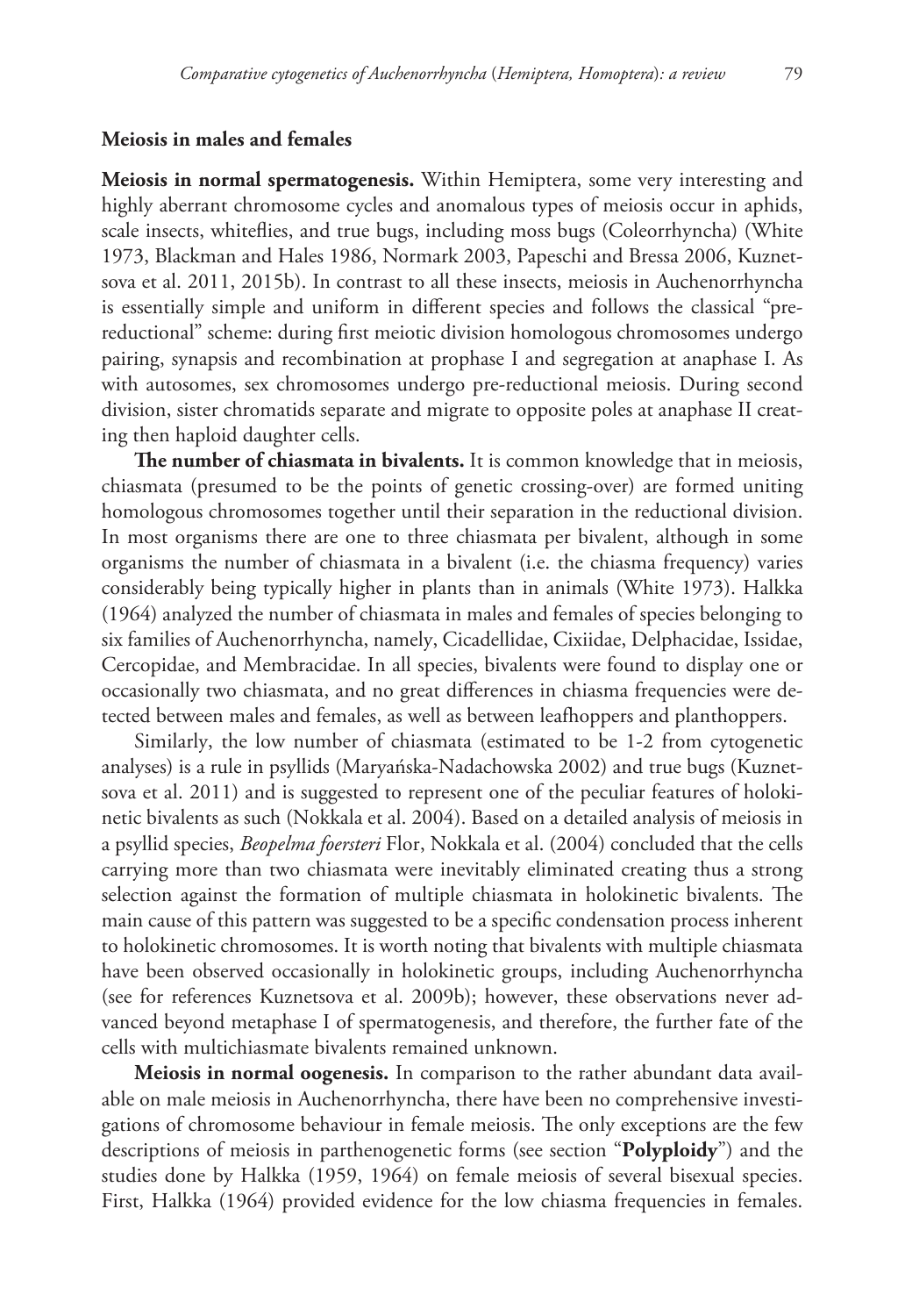Second, he revealed that females of the leafhopper species *Athysanus argentarius* Metcalf displayed pre-reductional meiosis both for autosomes and sex chromosomes and one chiasma per bivalent (in contrast to two chiasmata in males) (Halkka 1959).

**Meiotic abnormalities.** It is to be noted that the apparent uniformity of meiosis in Auchenorrhyncha could be due to the small number of species which have been studied in any detail. The incidence of meiotic abnormalities and their relationship with different spermatogenic parameters was assessed in the leafhopper species *Alebra albostriella* and *A. wahlbergi* (Kuznetsova et al. 2013). Several isolated populations of these species in Greece sampled from different food plants, such as *Castana sativa* Mill., *Fagus sylvatica* L., *Quercus cerris* L., *Acer opalus* Mill., and *Ulmus* spp., showed a great deal of meiotic abnormalities in males, including end-to-end non-homologous chromosomal associations, heterozygous translocation chains, univalents, anaphasic laggards, and aberrant sperms. The primary causes of abnormal chromosome behavior in studied populations, whether those are male-specific meiotic mutations or some environmental mutagens, remained unknown. Also it is not known whether these meiotic abnormalities may play a role in the genome diversity and karyotype evolution of the genus *Alebra*. The resolution of the issues will have to await further studies (Kuznetsova et al. 2013).

## **New approaches to cytogenetic studies**

White (1978) estimated that over 90% of all speciation events are accompanied by karyotypic changes. Current evidence shows that chromosome numbers in Auchenorrhyncha are quite often remarkably conservative within a group despite the theoretical capacity of holokinetic chromosomes for fusion and fragmentation. It is to be noted, however, that, in general, cytogenetic studies of Auchenorrhyncha use standard techniques, providing evidence for chromosome numbers, sex chromosome mechanisms, and, in outline, the behaviour of chromosomes during meiosis. Nevertheless, for a student of auchenorrhynchan cytogenetics (as well as for an investigator of any other holokinetic group), the main challenge is the identification of individual chromosomes and chromosomal regions. This information would result in considerable progress in the field because it will allow identification of the interchromosomal and, what is more important, intrachromosomal rearrangements involved in the evolution of holokinetic organisms.

Chromosome banding is a staining technique to reveal differentiation within chromosomes as a series of reproducible cross-bands. Besides the identification of individual chromosomes in a karyotype, the bands tell a good deal about fundamental aspects of the chromatin organization and compartmentalization of the genome. These techniques have had an invaluable impact on plant and animal cytogenetics but still are very little used in Auchenorrhyncha. In this group, a number of studies have applied some conventional techniques, such as C-banding, AgNOR-banding, and DNA base specific fluorochrome-banding. C-banding characteristically reveals the extent and location of heterochromatic segments (C-bands), which contain highly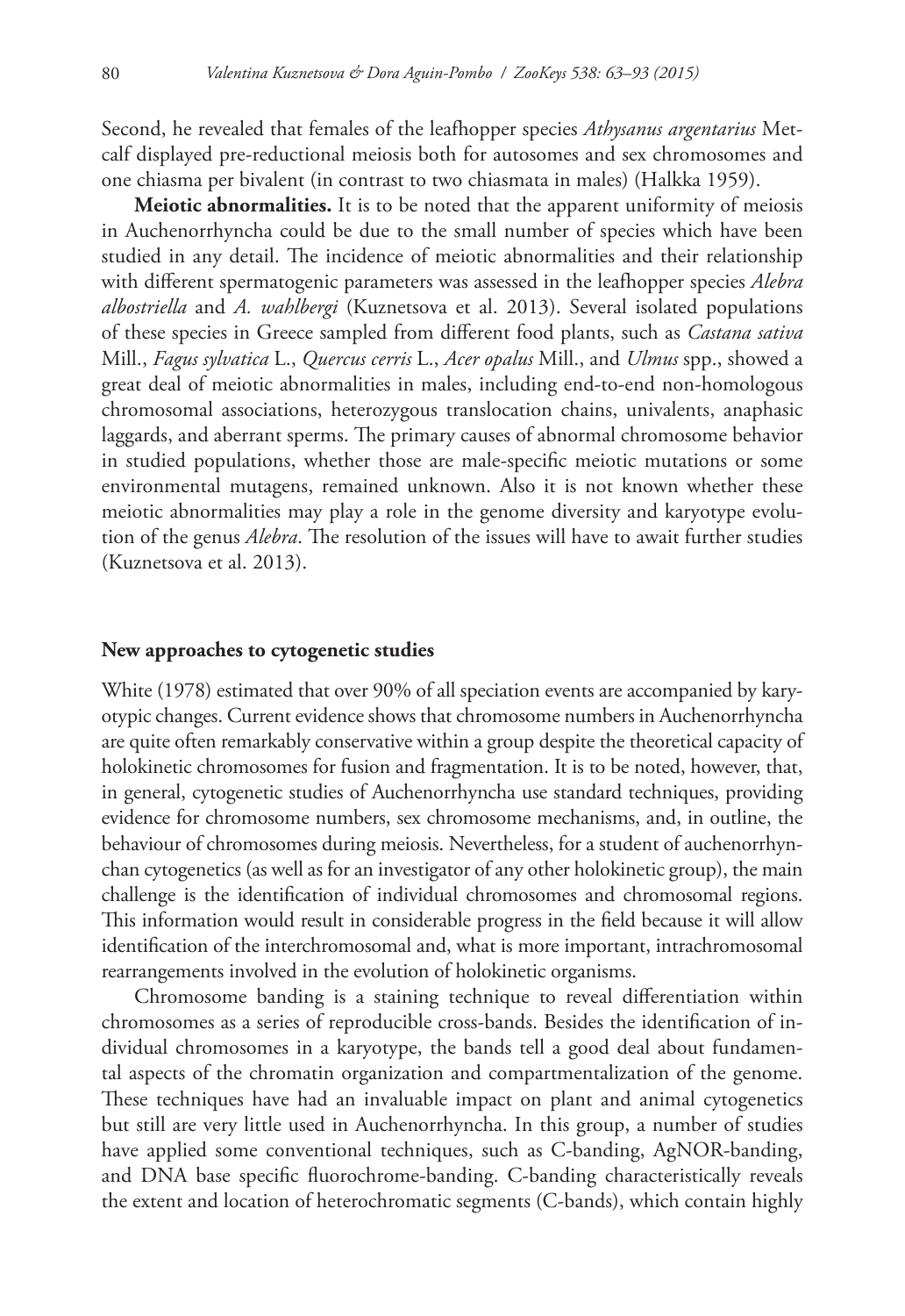condensed, repetitive and largely transcriptionally silent DNA. Fluorochrome-banding mainly involves GC-specific antibiotic chromomycin  $A_3$  (CMA<sub>3</sub>) and AT- specific 4-6-diamidino-2-phenylindole (DAPI) to detect variation in base composition along the chromosomes. AgNOR-banding reveals the nucleolus organizer regions (NORs), containing the genes that code for ribosomal RNA. These techniques have proved their utility for comparative purposes at the generic level. For example, the C-banding technique showed that taxonomically related species sharing the same chromosome number differ often in chromosome constitution due basically to the accumulation of many rearrangements since divergence from the common ancestor. For instance, differences in C-banding pattern were described between the delphacids *Nilaparvata lugens* and *Calligypona pellucida* Horváth (Noda and Tatewaki 1990), between the cicadas *Tibicen bihamatus* Motschulski and *Platypleura kuroiwae* Matsumura (Perepelov et al. 2002), between the species of the spittlebug genus *Philaenus* (Kuznetsova et al. 2003, Maryańska-Nadachowska et al. 2008, 2012), and between the species of the family Issidae (Kuznetsova et al. 2009b, 2010). The issid species *Hysteropterum albaceticum* Dlabola and *Agalmatium bilobum* Fieber, both with 2n = 26 + X(0) in males, were shown to differ considerably in the amount of C-heterochromatin, which appeared clearly more abundant in the first of these species. The species differed also in C-heterochromatin distribution along the karyotypes and its ability to stain with DAPI and CMA<sub>3</sub> (Kuznetsova et al. 2009b). On the other hand, the application of AgNOR-banding showed that *H. albaceticum* and *A. bilobum* were similar in having NORs located sub-terminally in the largest pair of autosomes. It should be noted, that such a location of NORs seems to represent the most common pattern in Auchenorrhyncha as a whole (Kuznetsova et al. 2003, 2009b, 2010, Maryańska-Nadachowska et al. 2006, 2012).

In the last few decades, the ability to identify individual chromosomes in a karyotype has been markedly improved by the development of molecular cytogenetic techniques. These include, for example, fluorescence *in situ* hybridization (FISH) to locate the positions of different genes and specific DNA sequences on chromosomes, comparative genomic hybridization (CGH) for analyses of genome homology, genomic *in situ* hybridization (GISH) to identify alien chromosomes or segments, and immunofluorescence to detect the location and relative abundance of the proteins. Some of these techniques have been applied to economically important holokinetic species (Mandrioli et al. 2003, Mandrioli and Borsatti 2007, Marec et al. 2010, Grozeva et al. 2010, 2015), but have not yet been developed specifically for Auchenorrhyncha. The only exceptions are the Southern hybridization of genomic DNA with a telomeric probe and FISH of chromosomes with telomeric and ribosomal probes, which have been applied successfully to several auchenorrhynchan species (Frydrychová et al. 2004, Maryańska-Nadachowska et al. 2013, Golub et al. 2014, Kuznetsova et al. 2015a).

Telomeres are defined as the regions of the chromosomal ends that are required for complete replication, meiotic pairing, and stability of a chromosome (Zakian 2012). The molecular structure of telomeres is characterized by a tandem repeat of a short DNA sequence that is diversely differentiated in eukaryotes. Comparative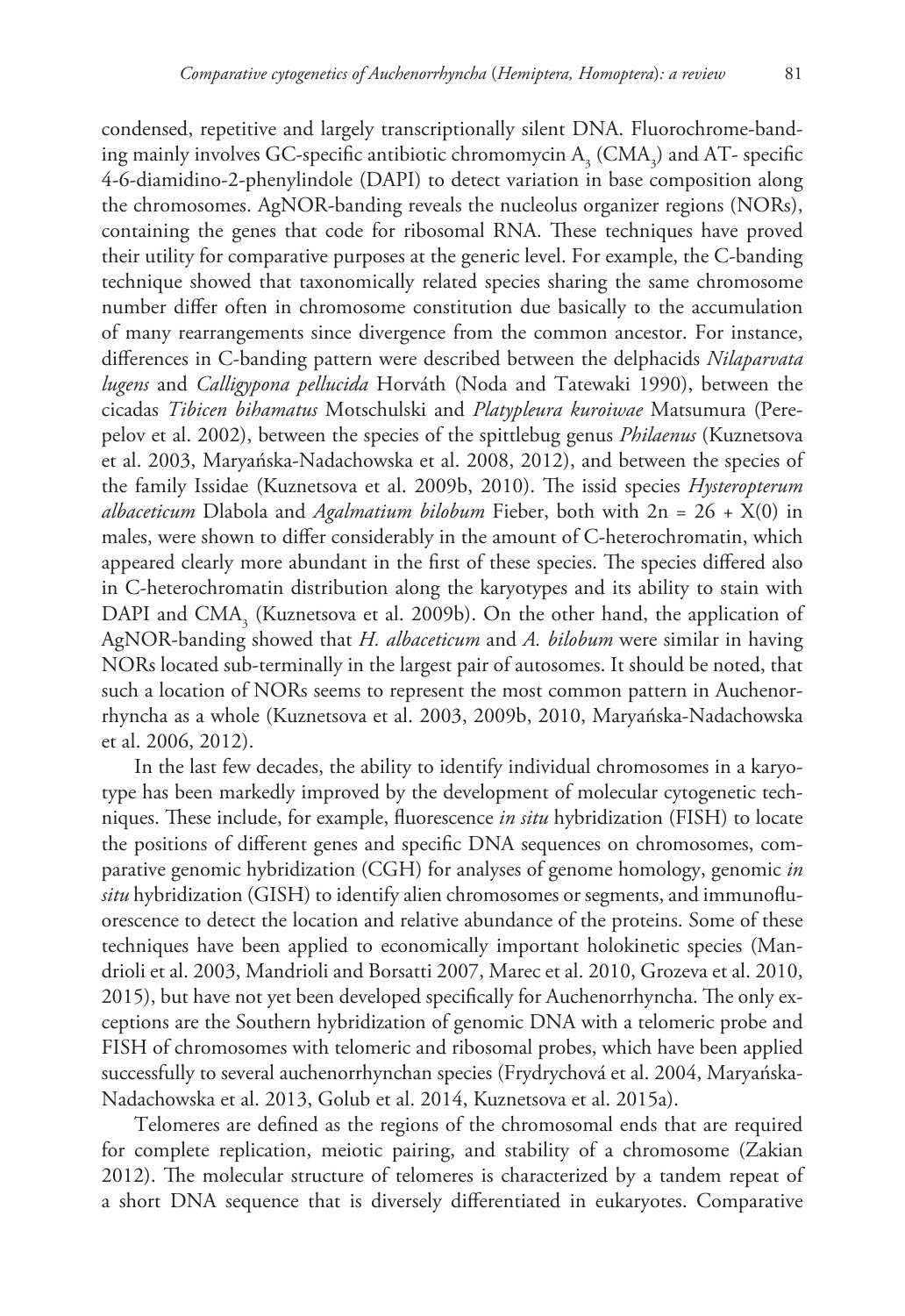analysis of these repeats (motifs) in various groups of organisms showed that they are evolutionarily stable, and, having once appeared during evolution, define taxa and phylogenetic branches of high rank (Traut et al. 2007). Frydrychová et al. (2004), using the Southern Hybridization technique, demonstrated the presence of telomeric TTAGG sequences in the genome of *Calligypona pellucida* (Delphacidae). However, this technique is capable to reveal a sequence but not its chromosomal location within a genome. In contrast, *in situ* hybridization (FISH) is a technique that allows precise localization of specific DNA sequences on chromosomes.

Maryańska-Nadachowska et al. (2013) and Golub et al. (2014) pioneered in applying FISH to Auchenorrhyncha. *In situ* hybridization with the telomeric (TTAGG) and 18S rRNA gene probes was used to study eight species of the genus *Philaenus*, Aphrophoridae (Maryańska-Nadachowska et al. 2013) and *Mapuchea chilensis*, Myerslopiidae (Golub et al. 2014). In most eukaryotic genomes, ribosomal DNA (rDNA) consists of tandemly repeated arrays of three genes (18S, 5.8S, and 28S) encoding nuclear rRNA and separated by internal spacers (Hillis and Dixon 1991). These arrays make up the nucleolus organizing regions (NORs) and can be found clustered in one or several regions of the genome. First, the telomeric repeat probe confirmed that the chromosome ends of *Philaneus* spp and *M. chilensis* are composed of the (TTAGG)*<sup>n</sup>* nucleotide sequence, a common motif of insect telomeres. This motif was reported in the vast majority of evolutionary lineages in Arthropoda and is suggested to represent an ancestral sequence of telomeres in insects (Sahara et al. 1999, Frydrychova et al. 2004, Lukhtanov and Kuznetsova 2010). Second, the 18S rRNA gene probe showed that in *M. chilensis* 18S rDNA loci are placed on a medium-sized pair autosome and that *Philaneus* species differ from one another in both number and location of major ribosomal gene loci in their karyotypes. Thus, the application of *in situ* hybridization technique to *Philaenus* species showed an extensive reorganization of their genomes: the ribosomal genes changed repeatedly their relative position along the chromosomes indicating that a large number of rearrangements probably occurred during or soon after the species formation.

#### **Evolutionary relationships revealed from chromosome data**

Given that chromosomes represent morphology at small scale, they can be used in phylogenetics in the same way as other morphological characters and can contribute to clarifying the systematics and phylogeny of a particular group.

Chromosome data have contributed to establishing the evolutionary relationships in several different ways which, except for rare occasions (e.g. Blackman 1980, Emeljanov and Kirillova 1990, 1992, Gokhman 2006, Angus and Tatton 2011; for some interesting references see also Lukhtanov and Kuznetsova 2010), are usually ignored by entomologists. As in other insect groups, cytogenetic data have been applied at both higher and lower rank levels in taxonomic and/or phylogenetic studies in Auchenorrhyncha.

**Evolution at and above family level.** Cytogenetic data placed in a phylogenetic context can provide insights into chromosome evolution within a higher rank taxon.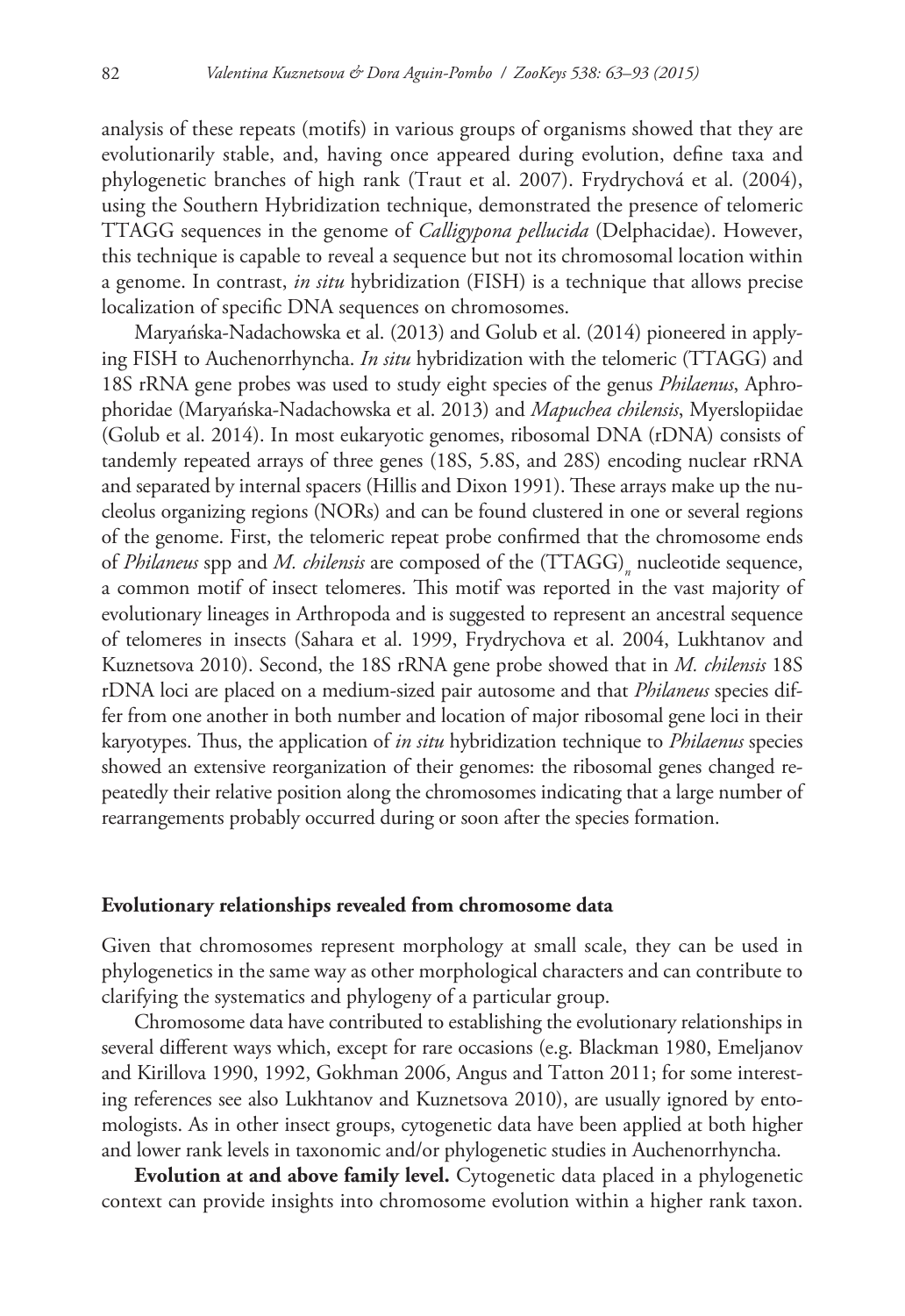A number of successful examples of this approach have been made in Auchenorrhyncha (e.g., Emeljanov and Kirillova 1990, 1992, Kuznetsova et al. 2009a, Maryańska-Nadachowska et al. 2012). One of those deals with the planthopper subfamily Orgeriinae (Dictyopharidae). This group comprises 192 species in 37 genera of four tribes: the Palaearctic ones Ranissini (7 genera, 43 species), Colobocini (1 genus, 1 species), and Almanini (20 genera, 104 species), and the Nearctic tribe Orgeriini, with 37 species in 10 genera (Emeljanov 1980, Emeljanov et al. 2005). For construction and substantiation of the phylogeny of Orgeriinae, three types of characters were used: morphological (Emeljanov 1980), incomplete cytogenetic (Kuznetsova 1986, Kuznetsova et al. 2009a), and preliminary molecular (Emeljanov et al. 2005). As a whole, chromosome complements of 30 species (more than 15% of the total species recognized in Orgeriinae), belonging to 17 genera (almost one-half of the total) and all tribes, except for the African monotypic tribe Colobocini, are currently known. Chromosome numbers being combined with some anatomical data (testis structure in terms of the number of testicular follicles) provided a strong support for the monophyly of Orgeriinae and the recognition of two tribes, Ranissini and Almanini. All Ranissini were shown to have 26 autosomes, a simple sex chromosome mechanism of an  $X(0)$  type  $(2n = 26 + X)$ , and male testes each composed of 6 follicles. On the other hand, species belonging to Almanini were described as having a pair of autosomes less, a secondary neo-XY sex determining system  $(2n = 24 + neo-XY)$ , and 4 follicles per male testis. The karyotype of Ranissini was suggested to have evolved by the fusion of two autosome pairs in an ancestral karyotype of  $2n = 28 + X(0)$  (inherent to the second subfamily Dictyopharinae). The karyotype of Almanini, in its turn, had originated from that of Ranissini by an X-autosome fusion. Besides the gradual reduction of the total number of autosome pairs, there is apparently a trend towards the reduction of the number of testicular follicles in the evolution of Dictyopharidae. Thus, karyotype and testis structure both suggest a "basal" position of Ranissini within Orgeriinae. The states of these characters encountered in Almanini ( $2n = 24 + neo-XY$  and 4 follicles) are treated as being derived from those of Ranissini  $(2n = 26 + X)$  and 6 follicles), which is in good agreement with the morphological data (Emeljanov 1980). The point of interest is the tribe Orgeriini. The latter shows a number of morphological apomorphies and, therefore, is considered to be one of the most advanced tribes within Orgeriinae (Emeljanov 1980, Emeljanov et al. 2005). Despite of this, three recently studied species of Orgeriini (*Orgerius rhyparus* Stål, *O. ventosus* Ball & Hartzell, and *Deserta bipunctata* Ball) were found to share the same karyotype and testis structure as the basal tribe Ranissini (Kuznetsova et al. 2009a).

Additional examples showing the significance of chromosome data for the systematics and phylogenetics of Auchenorrhyncha are given below. As noted above, Fulgoromorpha differ distinctly from Cicadomorpha in chromosome numbers (Fig. 8). The planthopper families Fulgoridae and Dictyopharidae are also a good case in point. Emeljanov (1979) identified a number of important morphological differences that support the discreteness of these families. Fulgoridae and Dictyopharidae are also distinguished by the morphology and the assumed origin of their Y chromosomes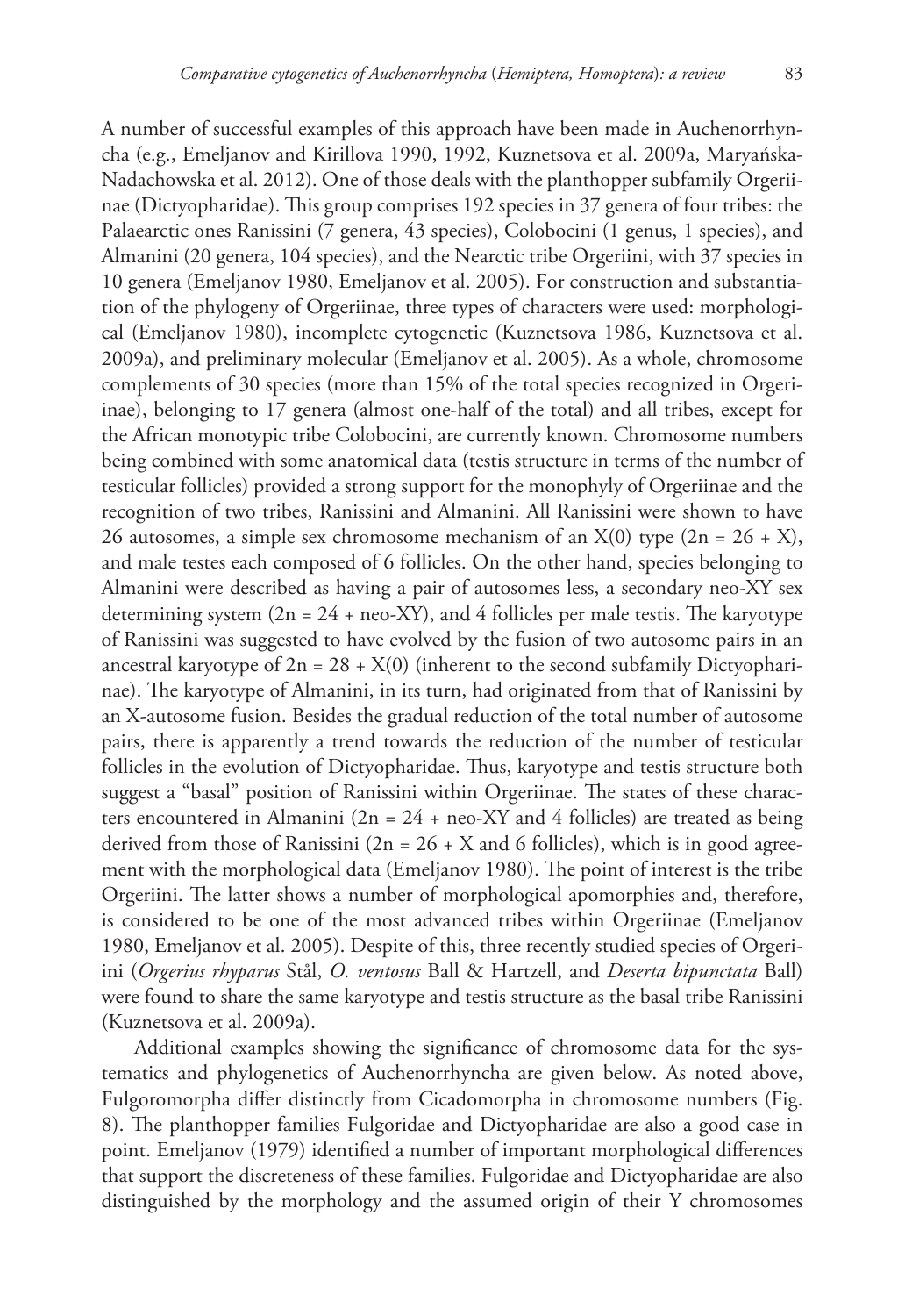(Kuznetsova et al. 2009a; see also sections "**Sex determining systems**" and "**Polymorphism for B-chromosomes**"). Opinions vary broadly on the phylogenetic position of the planthopper family Tettigometridae. Although this family is mainly accepted as the most basal one within Fulgoroidea, some morphological and molecular evidence suggest that it is a relatively derived lineage among fulgoromorphans (see for references Yeh et al. 2005 and Urban and Cryan 2007). The currently available chromosome data seem to be consistent with this opinion: all hitherto studied species of Tettigometridae display the evolutionarily derived neo-XY sex chromosome system (Kuznetsova and Kirillova 1990, Kirillova 1993).

**Evolution below family level.** Cytogenetic data also provide useful information about lower rank taxonomic relationships. For example, in the leafhopper *Rhopalopyx preyssleri* Herrich-Schäffer, Halkka (1959) discovered two types of populations in Finland, i.e. with  $2n = 14 + X$  and with  $12 + XY$  in males respectively. He treated these differences in terms of a common polymorphism for an X-autosome translocation resulting in the formation of a neo-XY system. However, shortly afterwards, Vilbaste (1962) showed that the putative "12 + XY race" of *R. preyssleri* was in fact *R. adumbrata* Sahlberg.

Whitten (1965) described variation in chromosome number in different populations of a leafhopper species in Australia. An examination of male genitalia by J.W. Evans revealed that two morphologically distinct species were present. The 2n=11 group belonged to a species which, subsequent to Whitten's (1965) paper, was separated from the genus *Deltocephalus* as *Alodeltocephalus longuinquus* Kirkaldy, while the remaining chromosomal groups were morphologically uniform and all included in the new species, *A. draba* (Evans 1966).

The meadow spittlebug genus *Philaenus* (Aphrophoridae) is likewise a good example. This genus has been studied using morphological (Drosopoulos and Remane 2000, Drosopoulos 2003), molecular (Maryańska-Nadachowska et al. 2010, Seabra et al. 2010) and cytogenetic (Kuznetsova et al. 2003, 2015a, Maryańska-Nadachowska et al. 2008, 2012, 2013) techniques. Numerous studies have explored the outstanding colour polymorphism and systematics of this genus (e.g. Drosopoulos and Remane 2000, Drosopoulos 2003). A total of eight *Philaenus* species are presently recognized, including the Mediterranean species *P. tesselatus* Melichar, *P. loukasi*, *P. arslani* Abdul-Nur & Lahoud, *P. signatus* Melichar, *P. maghresignus* Drosopoulos & Remane, *P. tarifa* Remane & Drosopoulos, and *P. italosignus* Drosopoulos & Remane, and the Holarctic species *P. spumarius* Linnaeus (Drosopoulos and Remane 2000). Based on morphology, the genus is currently divided into two groups: the "*spumarius*" species group and the "*signatus*" species group (Drosopoulos and Remane 2000), whereas based on larval food plant preferences, the genus is divided into three ecological groups: developing on the lily *Asphodelus aestivus* Brot., on xerophilic plants, and on various dicotyledonous and monocotyledonous plants (Drosopoulos 2003).

The results of a recent phylogenetic study of *Philaenus* using nucleotide sequences from two mitochondrial (*COI* and *CytB*) genes and one nuclear (*ITS2*) region are in general agreement both with the morphological and the food plant preferences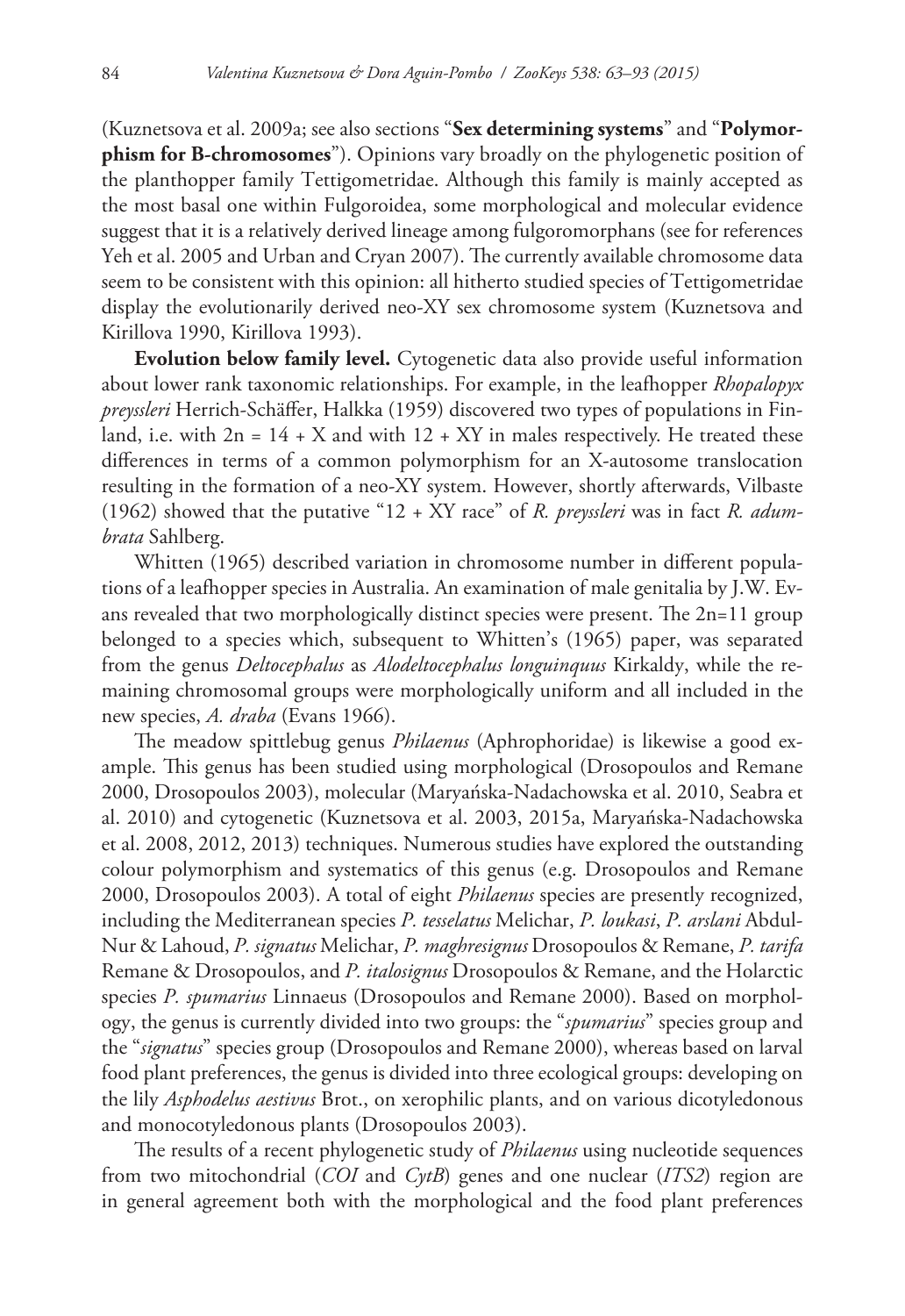groupings (Maryańska-Nadachowska et al. 2010). Likewise, differences in karyotype were found to be largely in agreement with the recognized groupings proposed on the basis of morphology and on the basis of larval food plant relationships. Cytogenetic analysis has revealed that a number of *Philaenus* species share the same karyotype while some others differ in chromosome number, sex chromosome system and additional cytogenetic characters. The species feeding on *A. aestivus* were shown to have 2n = 22 + neo-XY (*P. signatus, P. maghresignus* and *P. tarifa*) or  $2n = 20 + neo-neo-X_1X_2Y$  (*P. italosignus*). These species are included into the species group "*signatus*". Among the species of the "*spumarius*" group, *P. loukasi* and *P. arslani*, with larvae developing on arid plants, share  $2n = 18 + neo-XY$ , whereas *P. tesselatus* and the polyphagous species *P. spumarius*, feeding on a wide range of dicotyledonous plants, possess 2n = 22 + X(0). It has been postulated that the ancestral karyotype of *Philaenus* is  $2n = 24 + X(0)$  and that karyotype changes occurred several times independently in the genus (Maryańska-Nadachowska et al. 2012, 2013).

In conclusion, it may be said that one of the most important ways of increasing the taxonomic and phylogenetic inferences based on chromosome data is to enlarge sampling of taxa. Considerable progress in our understanding of the cytogenetics of Auchenorrhyncha will come from the development and application of new molecular cytogenetic techniques, which appear clearly advantageous for revealing important markers in holokinetic chromosomes. These techniques are expected to provide useful insights into the genome constitution and mechanisms of karyotype evolution in this large group of Hemiptera.

## **Acknowledgements**

This study was financially supported by the grant from the Russian Science Foundation no. 14-14-00541 to the Zoological Institute of the Russian Academy of Sciences. A part of the data used in the review was obtained by D. Aguin-Pombo with support from the Foundation for Science and Technology (FCT) research project "Origin of multiple parthenoforms of *Empoasca* leafhoppers in Madeira Island" (PTDC/BIA-BEC/103411/2008). We would like to thank N.S. Khabazova (Zoological Institute RAS, St. Petersburg) for her valuable help in compiling the histogram figures.

# **References**

- Aguin-Pombo D, Bourgoin T (2012) Capítulo 30. Hemípteros. In: Vargas P and Zardoya R (Eds). El Árbol de la Vida: sistemática y evolución de seres vivos. Madrid, Spain, 617 pp.
- Aguin-Pombo D, Franquinho Aguiar AM, Kuznetsova VG (2007) Bionomics and Taxonomy of Leafhopper *Sophonia orientalis* (Homoptera: Cicadellidae), a Pacific Pest Species in the Macaronesian Archipelagos. Annals of Entomological Society of America 100: 19–26. [doi:](http://dx.doi.org/10.1603/0013-8746(2007)100%5B19:BATOLS%5D2.0.CO;2) [10.1603/0013-8746\(2007\)100\[19:BATOLS\]2.0.CO;2](http://dx.doi.org/10.1603/0013-8746(2007)100%5B19:BATOLS%5D2.0.CO;2)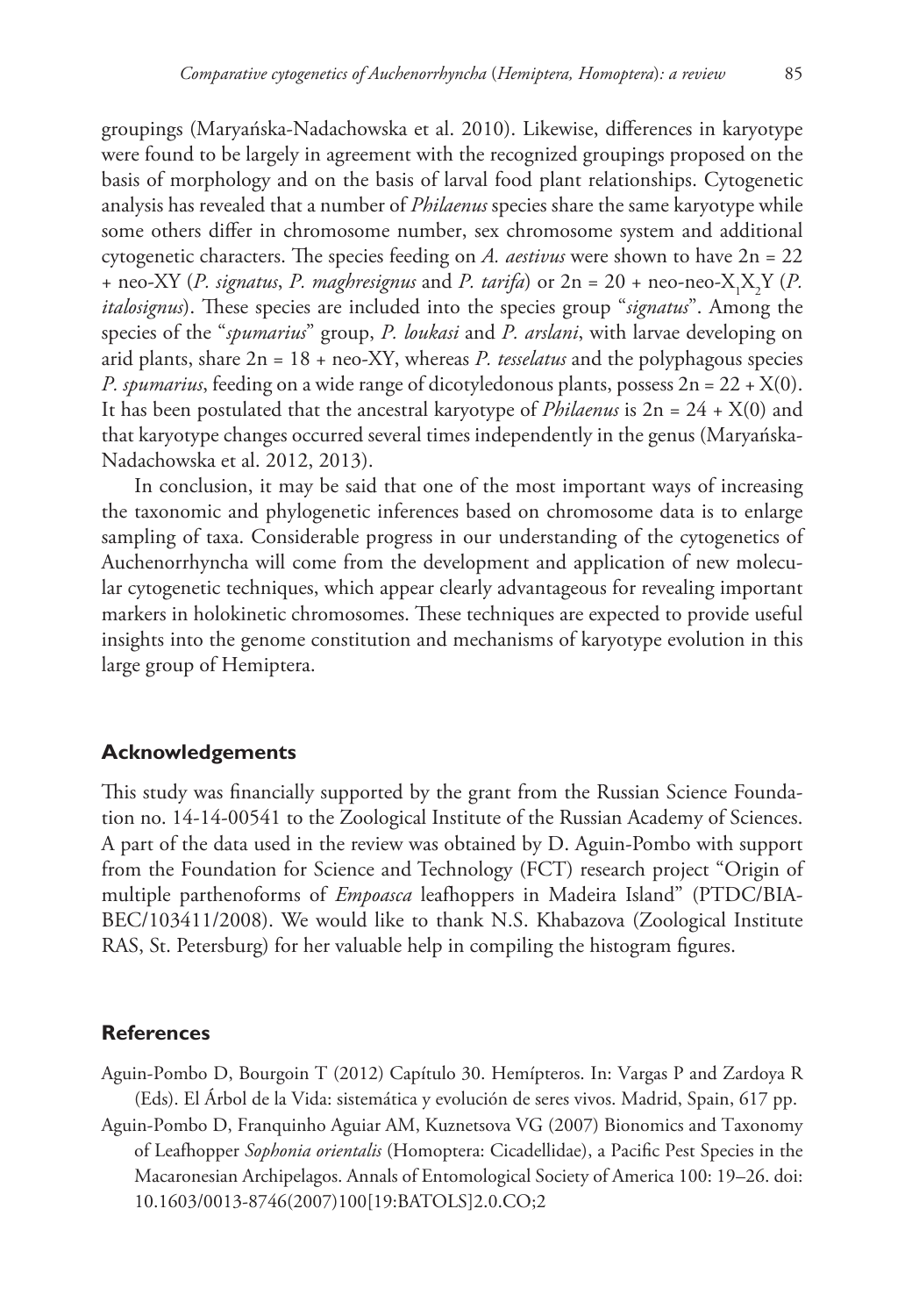- Aguin-Pombo D, Kuznetsova V, Freitas N (2006) Multiple parthenoforms of *Empoasca* leafhoppers from Madeira Island: where are these unisexual forms coming from? Journal of Heredity 97: 171–176. [doi: 10.1093/jhered/esj021](http://dx.doi.org/10.1093/jhered/esj021)
- Angus RB, Tatton AG (2011) A karyosystematic analysis of some water beetles related to *Deronectes* Sharp (Coleoptera, Dytiscidae). Comparative Cytogenetics 5(3): 173–190. [doi:](http://dx.doi.org/10.3897/CompCytogen.v5i3.1185) [10.3897/CompCytogen.v5i3.1185](http://dx.doi.org/10.3897/CompCytogen.v5i3.1185)
- Beukeboom LW (1994) Bewildering Bs: an impression of the 1-st B-chromosome Conference. Heredity 73: 323–336. [doi: 10.1038/hdy.1994.140](http://dx.doi.org/10.1038/hdy.1994.140)
- Blackman RL (1980) Chromosome numbers in the Aphididae and their taxonomic significance. Systematic Entomology 5: 7–5. [doi: 10.1111/j.1365-3113.1980.tb00393.x](http://dx.doi.org/10.1111/j.1365-3113.1980.tb00393.x)
- Blackman RL (1995) Sex determination in insects. Insect Reproduction. In: Leather SR, Hardie J (Eds) CRC Press, Boca Raton, Florida, USA, 57–97.
- Blackman RL, Cahill M (1998) The karyotype of *Bemisia tabaci* (Hemiptera: Aleyrodidae). Bulletin of Entomological Research 88: 213–215. [doi: 10.1017/S0007485300025785](http://dx.doi.org/10.1017/S0007485300025785)
- Blackman RL, Hales DF (1986) Behaviour of the X chromosomes during growth and maturation of parthenogenetic eggs of *Amphorophora tuberculata* (Homoptera, Aphididae), in relation to sex determination. Chromosoma 94: 59–64. [doi: 10.1007/BF00293530](http://dx.doi.org/10.1007/BF00293530)
- Booij CJH (1982) Biosystematics of the *Muellerianella* complex (Homoptera, Delphacidae) in western Europe - patterns of variation, interrelations and speciation. Proefschrift, Landbouwhogeschool Wageningen, 125 pp.
- Boring AM (1907) A study of the spermatogenesis of 22 species of the Membracidae, Jassidae, Cercopidae and Fulgoridae with a special reference to the behavior of the odd chromosomes. Journal of Experimental Zoology 4: 469–514. [doi: 10.1002/jez.1400040402](http://dx.doi.org/10.1002/jez.1400040402)
- Bullini L (1985) Speciation by hybridization in animals. Bollettino di Zoologia 52: 121–137. [doi: 10.1080/11250008509440346](http://dx.doi.org/10.1080/11250008509440346)
- Camacho JPM (Ed.) (2004) B Chromosomes in the Eukaryote Genome. Karger, Basel, Switzerland, 269 pp. [doi: 10.1159/isbn.978-3-318-01132-6](http://dx.doi.org/10.1159/isbn.978-3-318-01132-6)
- Carvalho AB (2002) Origin and evolution of the Drosophila Y chromosome. Current Opinion in Genetics and Development 12: 664–668. [doi: 10.1016/S0959-437X\(02\)00356-8](http://dx.doi.org/10.1016/S0959-437X(02)00356-8)
- Castanhole MMU, Pereira LLV, Souza HV, Valério JR, Barbosa LR, Itoyama MM (2010) Meiotic chromosomes and nucleolar behavior in testicular cells of the grassland spittlebug *Deois flavopicta*, *Mahanarva fimbriolata* and *Notozulia entreriana* (Hemiptera, Auchenorrhyncha). Genetics and Molecular Biology 33: 244–252. [doi: 10.1590/S1415-](http://dx.doi.org/10.1590/S1415-47572010005000025) [47572010005000025](http://dx.doi.org/10.1590/S1415-47572010005000025)
- Cryan JR, Urban JM (2012) Higher-level phylogeny of the insect order Hemiptera: is Auchenorrhyncha really paraphyletic? Systematic Entomology 37(1): 7–21. [doi: 10.1111/j.1365-](http://dx.doi.org/10.1111/j.1365-3113.2011.00611.x) [3113.2011.00611.x](http://dx.doi.org/10.1111/j.1365-3113.2011.00611.x)
- de Bigliardo GR, Virla EG, Caro S, Dasso SM (2011) Karyotype and male pre-reductional meiosis of the sharpshooter *Tapajosa rubromarginata* (Hemiptera: Cicadellidae). Revista de Biología Tropical 59: 309–314.
- de Lello E, Menezes M, Coelho MIP (1982) Chromosome studies on leafhoppers (Homoptera: Cicadellidae). Revista brasileira de genetica 5: 69–93.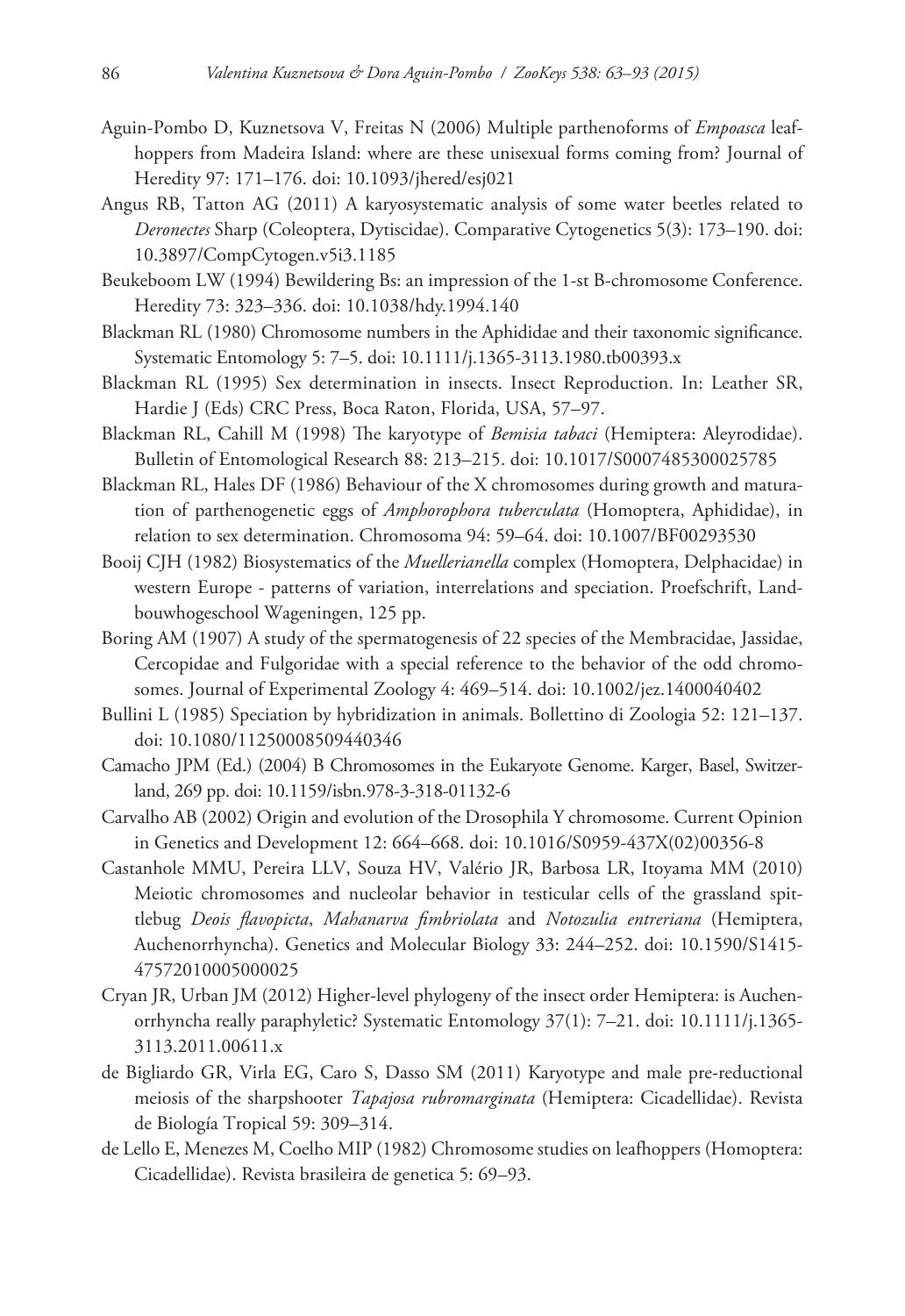- Deitz LL (2008) Dr Metcalf: a resource on cicadas, leafhoppers, planthoppers, spittlebugs, and treehoppers.<http://www.lib.ncsu.edu/specialcollections/digital/metcalf/introduction.html> [accessed 14 April 2012]
- den Bieman CFM (1988) Hybridization studies in the planthopper genus *Ribautodelphax* (Homoptera, Delphacidae). Genetica 76: 15–26. [doi: 10.1007/BF00126006](http://dx.doi.org/10.1007/BF00126006)
- den Bieman CFM, De Vrijer PWF (1987) True parthenogenesis for the first time demonstrated in planthoppers (Homoptera, Delphacidae). Annales de la Société Entomologique de France 23: 3–9.
- den Bieman CFM, Eggers-Schumacher HA (1986) Allozyme polymorphism in planthoppers of the genus *Ribautodelphax* (Homoptera, Delphacidae) and the origin of pseudogamous triploid forms. Netherlands Journal of Zoology 37: 239–54. [doi: 10.1163/002829687X00071](http://dx.doi.org/10.1163/002829687X00071)
- den Hollander J (1982) The chromosomes of *Nilaparvata lugens* Stål. and some other Auchenorrhyncha. Cytologia 47: 227–236. [doi: 10.1508/cytologia.47.227](http://dx.doi.org/10.1508/cytologia.47.227)
- Drosopoulos S (1976) Triploid pseudogamous biotype of the leafhopper *Muellerianella fairmairei*. Nature 263: 499–500. [doi: 10.1038/263499a0](http://dx.doi.org/10.1038/263499a0)
- Drosopoulos S (1977) Biosystematics study on the *Muellerianella* complex (Delphacidae, Homoptera, Auchenorryncha). Mededelingen van de Landbouwhogeschool te Wageningen 77: 1–133.
- Drosopoulos S (2003) New data on the nature and origin of color polymorphism in the spittlebug genus *Philaenus* (Hemiptera: Aphrophoridae). Annales de la Société Entomologique de France 39: 31–42. [doi: 10.1080/00379271.2003.10697360](http://dx.doi.org/10.1080/00379271.2003.10697360)
- Drosopoulos S, Remane R (2000) Biogeographic studies on the spittlebug *Philaenus signatus* Melichar, 1896 species group (Hemiptera: Aphrophoridae) with the description of two new allopatric species. Annales de la Société Entomologique de France 36: 269–277.
- Emeljanov AF (1979) The problem of family distinction between the Fulgoridae and the Dictyopharidae (Homoptera, Auchenorrhyncha). Trudy Zoologicheskogo Instituta 82: 3–22. [In Russian, with English summary]
- Emeljanov AF (1980) Phylogeny and evolution of subfamily Orgeriinae (Homoptera, Dictyopharidae). In: Tshtenija pamjati Cholodkovskovo [Lectures in Memoriam N.A. Kholodkovsky. Vol. 32.] Leningrad, 3–96. [In Russian, with English summary]
- Emeljanov AF (1987) Phylogeny of Cicadina (Homoptera, Cicadinea) by comparative morphological data. In: Morfologicheskie osnovy filogenii nasekomykh [Morphologic Bases of Phylogeny of Insects] Nauka, Leningrad, 19–109. [In Russian, with English summary]
- Emeljanov AF, Kirillova VI (1990) Trends and types of karyotype evolution in Cicadina (Homoptera). I. Karyotypic peculiarities and evolutionary changes in the karyotypes of cicadas of superfamily Cicadelloidea. Entomological Review 69: 62–80.
- Emeljanov AF, Kirillova VI (1992) Trends and types of karyotype evolution in Cicadina (Homoptera). II. Peculiarities and evolutionary changes of the karyotypes in the superfamilies Cercopoidea, Cicadoidea, Fulgoroidea and in the Cicadina as a whole. Entomological Review 71: 59–81.
- Emeljanov AF, Kuznetsova VG, Nokkala C, Nokkala S (2005) Phylogeny and evolution of the subfamily Orgeriinae (Homoptera, Dictyopharidae). Proceedings of the 12<sup>th</sup> International Auchenorrhyncha Congress. University of California, Berkeley, USA, 8–15.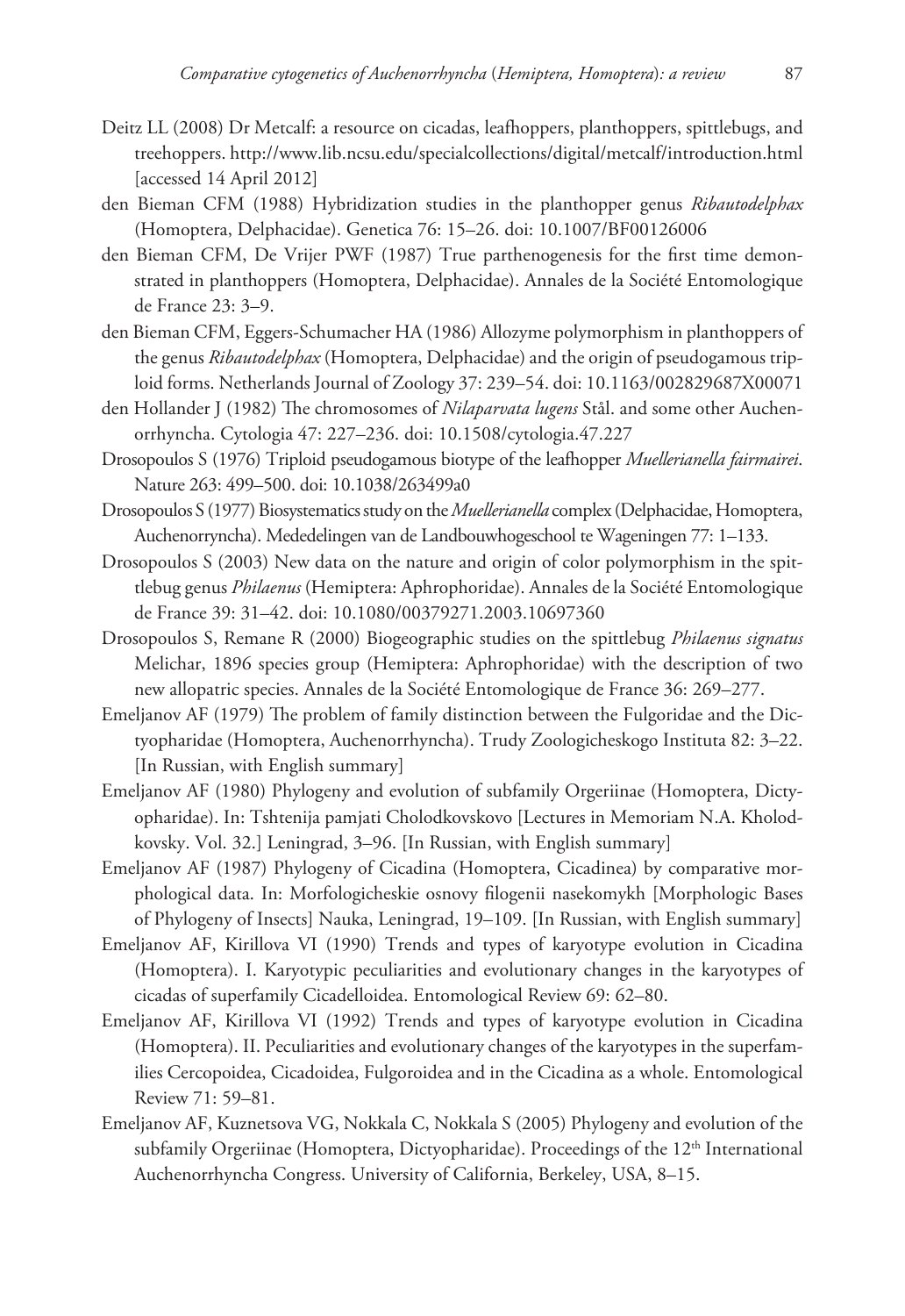- Evans JW (1966) The leafhoppers and froghoppers of Australia and New Zealand (Homoptera: Cicadelloidea and Cercopoidea). Australian Museum Memoir 12: 1–347. [doi: 10.3853/](http://dx.doi.org/10.3853/j.0067-1967.12.1966.425) [j.0067-1967.12.1966.425](http://dx.doi.org/10.3853/j.0067-1967.12.1966.425)
- Frydrychová R, Grossmann P, Trubac P, Vitkova M, Marec F (2004) Phylogenetic distribution of TTAGG telomeric repeats in insects. Genome 47: 163–178. [doi: 10.1139/g03-100](http://dx.doi.org/10.1139/g03-100)
- Gavrilov IA (2007) A catalog of chromosome numbers and genetic systems of scale insects (Homoptera: Coccinea) of the world. Israel Journal of Entomology 37: 1–45.
- Gavrilov-Zimin IA, Stekolshchikov AV, Gautam DC (2015) General trends of chromosomal evolution in Aphidococca (Insecta, Homoptera, Aphidinea + Coccinea). Comparative Cytogenetics 9(3): 335−422. [doi: 10.3897/CompCytogen.v9i3.4930](http://dx.doi.org/10.3897/CompCytogen.v9i3.4930)
- Goh HG, Saxena RC, Barrion AA (1992) Chromosomal variation among brown planthopper, *Nilaparvata lugens* (Stål) biotypes in Korea. Korean Journal of Applied Entomology 31: 366–70.
- Gokhman VE (2006) Karyotypes of parasitic Hymenoptera: Diversity, evolution and taxonomic significance. Insect Science 13: 237–241. [doi: 10.1111/j.1744-7917.2006.00089.x](http://dx.doi.org/10.1111/j.1744-7917.2006.00089.x)
- Golub NV, Nokkala S (2009) Chromosome numbers in eight species of Palaearctic Psocoptera (Insecta). Comparative Cytogenetics 3: 33–41. [doi: 10.3897/compcytogen.v3i1.6](http://dx.doi.org/10.3897/compcytogen.v3i1.6)
- Golub NV, Kuznetsova VG, Rakitov RA (2014) First karyotype data on the family Myerslopiidae (Hemiptera, Auchenorrhyncha, Cicadomorpha). Comparative Cytogenetics 8(4): 293–300. [doi: 10.3897/CompCytogen.v8i4.8813](http://dx.doi.org/10.3897/CompCytogen.v8i4.8813)
- Grozeva S, Nokkala S (1996) Chromosomes and their meiotic behaviour in two families of the primitive infraorder Dipsocomorpha (Heteroptera). Hereditas 125: 31–36. [doi: 10.1111/](http://dx.doi.org/10.1111/j.1601-5223.1996.t01-1-00031.x) [j.1601-5223.1996.t01-1-00031.x](http://dx.doi.org/10.1111/j.1601-5223.1996.t01-1-00031.x)
- Grozeva S, Anokhin B, Kuznetsova VG (2015) Bed bugs (Hemiptera). In: Sharachov I (Ed.) Protocols for Cytogenetic Mapping of Arthropod Genomes. CRC press, Taylor & Francis, Boca Raton, USA, 285–326.
- Grozeva S, Kuznetsova V, Anokhin B (2010) Bed bug cytogenetics: karyotype, sex chromosome system, FISH mapping of 18S rDNA, and male meiosis in *Cimex lectularius* Linnaeus, 1758 (Heteroptera: Cimicidae). Comparative Cytogenetics 4: 151–160. [doi:](http://dx.doi.org/10.3897/compcytogen.v4i2.36) [10.3897/compcytogen.v4i2.36](http://dx.doi.org/10.3897/compcytogen.v4i2.36)
- Grozeva S, Kuznetsova V, Hartung V (2014) First cytogenetic study of Coleorrhyncha: meiotic complement of *Xenophyes cascus* (Hemiptera: Peloridiidae). European Journal of Entomology 111: 303–306. [doi: 10.14411/eje.2014.023](http://dx.doi.org/10.14411/eje.2014.023)
- Halkka O (1957) A note on the chromosomes numbers in the Homoptera Auchenorrhyncha. Hereditas 43: 465–466.
- Halkka O (1959) Chromosome studies on the Hemiptera, Homoptera, Auchenorrhyncha. Annales Academiæ Scientiarum Fennicæ (Series A. IV Biologica) 43: 1–71.
- Halkka O (1964) Recombination in six homopterous families. Evolution 18: 81–88. [doi:](http://dx.doi.org/10.2307/2406421) [10.2307/2406421](http://dx.doi.org/10.2307/2406421)
- Hillis DM, Dixon MT (1991) Ribosomal DNA: molecular evolution and phylogenetic inference. Quarterly Review of Biology 66: 411–453. [doi: 10.1086/417338](http://dx.doi.org/10.1086/417338)
- Hipp AL, Rothrock PE, Whitkus R, Weber JA (2010) Chromosomes tell half of the story: the correlation between karyotype rearrangements and genetic diversity in sedges, a group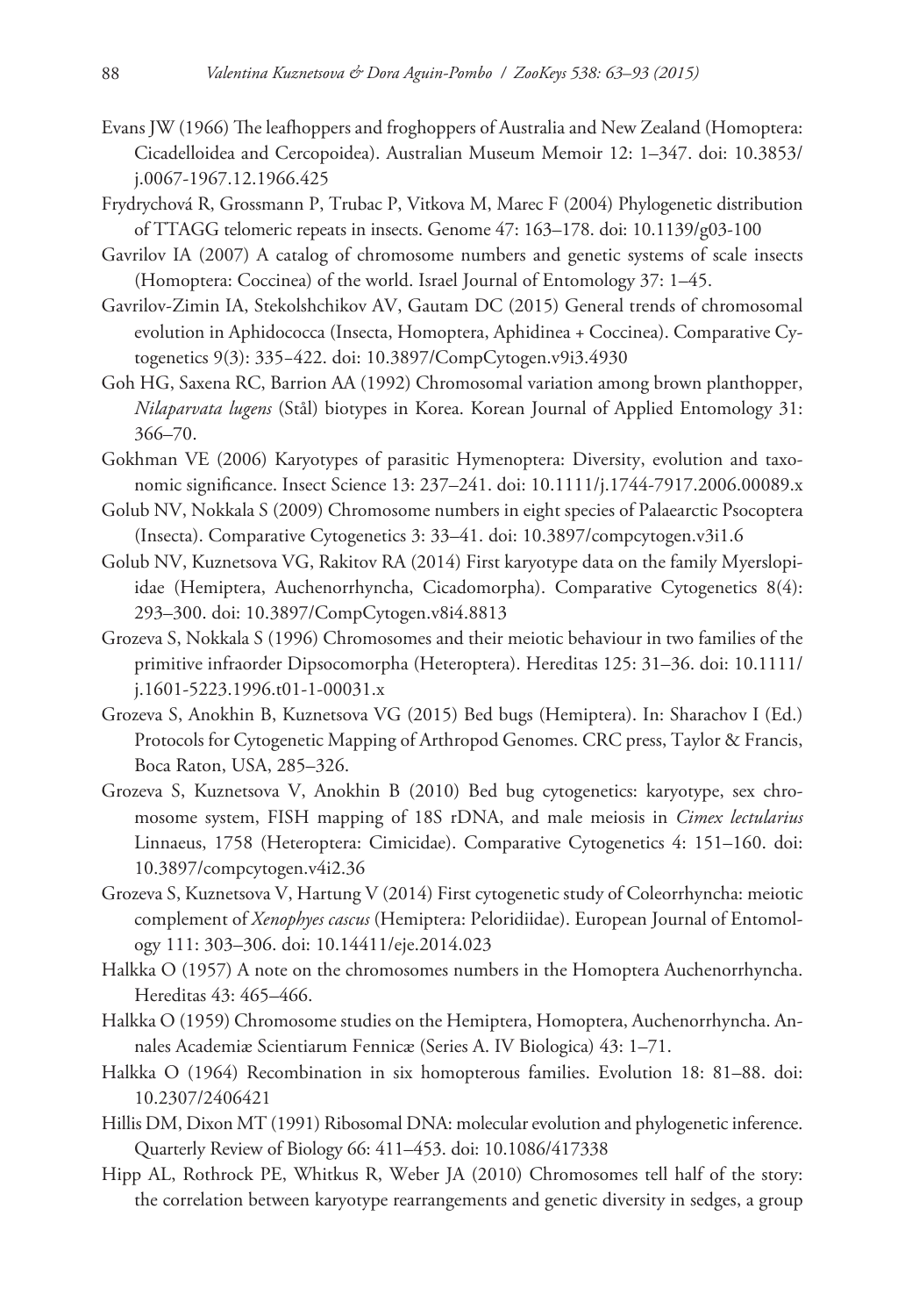with holocentric chromosomes. Molecular Ecology 19: 3124–3138. [doi: 10.1111/j.1365-](http://dx.doi.org/10.1111/j.1365-294X.2010.04741.x) [294X.2010.04741.x](http://dx.doi.org/10.1111/j.1365-294X.2010.04741.x)

- John B, Claridge MF (1974) Chromosome variation in British populations of *Oncopsis* (Hemiptera: Cicadellidae). Chromosoma 46: 77–89. [doi: 10.1007/BF00332340](http://dx.doi.org/10.1007/BF00332340)
- Juan H (2011) Studies on the chromosomes of Chinese Typhlocybinae (Hemiptera: Cicadellidae). Thesis for Masters Degree. Northwest A and F University, 42 pp.
- Kirillova VI (1986) Chromosome numbers of world Homoptera Auchenorrhyncha. I. Fulgoroidea, Cercopoidea, and Cicadoidea. Entomological Review 65: 34–47.
- Kirillova VI (1987) Chromosome numbers of world Homoptera Auchenorrhyncha. II. Cicadelloidea. Entomological Review 67: 80–107.
- Kirillova VI (1988) Karyotypes of eleven species of Auchenorrhyncha of the family Delphacidae. Tsitologiya 30: 69–75. [In Russian, with English summary]
- Kirillova VI (1993) Karyotypes of five species of the Cicadina from Ethiopia (Homoptera). In: Chubareva LA, Kuznetsova VG (Eds) Karyosystematics of the Invertebrate Animals II, St. Petersburg, 8–10. [In Russian, with English summary]
- Kirillova VI, Kuznetsova VG (1990) B-chromosomes of *Javesella pellucida* Fabr. and other Delphacidae (Homoptera, Cicadinea). Tsitologia 32: 282–290. [In Russian, with English Summary]
- Kuznetsova VG (1986) Phylogenetical analysis of the chromosome variability and karyosystematics of Cicadina of the family Dictyopharidae (Homoptera, Auchenorrhyncha). Entomological Review 65: 88–106.
- Kuznetsova VG, Kirillova VI (1990) Karyotypes and anatomic characteristics of the sex system in the Fulgoroidea (Homoptera, Cicadinea). Zoologicheskii Zhurnal 69: 24–31. [In Russian, with English Summary]
- Kuznetsova VG, Kirillova VI (1993) Karyotype and male internal reproductive system of *Aetalion reticulatum* L. (Aetalionidae, Cicadelloidea, Cicadina): phylogenetic aspect. Beiträge zur Entomologie 43: 119–122.
- Kuznetsova VG, Shaposhnikov GKh (1973) The chromosome numbers of the aphids (Homoptera, Aphidinea) of the world fauna. Entomological Review 52: 78–96.
- Kuznetsova VG, Golub NV, Aguin-Pombo D (2013) Karyotypes, B-chromosomes and meiotic abnormalities in 13 populations of *Alebra albostriella* and *A. wahlbergi* (Hemiptera, Auchenorrhyncha, Cicadellidae) from Greece. Comparative Cytogenetics 7: 305–325. [doi: 10.3897/CompCytogen.v7i4.6411](http://dx.doi.org/10.3897/CompCytogen.v7i4.6411)
- Kuznetsova VG, Maryańska-Nadachowska A, Emel'yanov AF (2009a) A contribution to the karyosystematics of the planthopper families Dictyopharidae and Fulgoridae (Hemiptera: Auchenorrhyncha). European Journal of Entomology 106: 159–170. [doi: 10.14411/](http://dx.doi.org/10.14411/eje.2009.019) [eje.2009.019](http://dx.doi.org/10.14411/eje.2009.019)
- Kuznetsova VG, Maryańska-Nadachowska A, Gnezdilov VM (2010) Meiotic karyotypes and testis structure in 14 species of the planthopper tribe Issini (Hemiptera: Fulgoroidea, Issidae). European Journal of Entomology 107: 465–480. [doi: 10.14411/eje.2010.055](http://dx.doi.org/10.14411/eje.2010.055)
- Kuznetsova VG, Maryańska-Nadachowska A, Karamysheva T (2015a) Spittlebugs (Hemiptera). In: Sharakhov I (Ed.) Protocols for Cytogenetic Mapping of Arthropod Genomes. CRC Press, Taylor and Francis Group, UK, 351–380.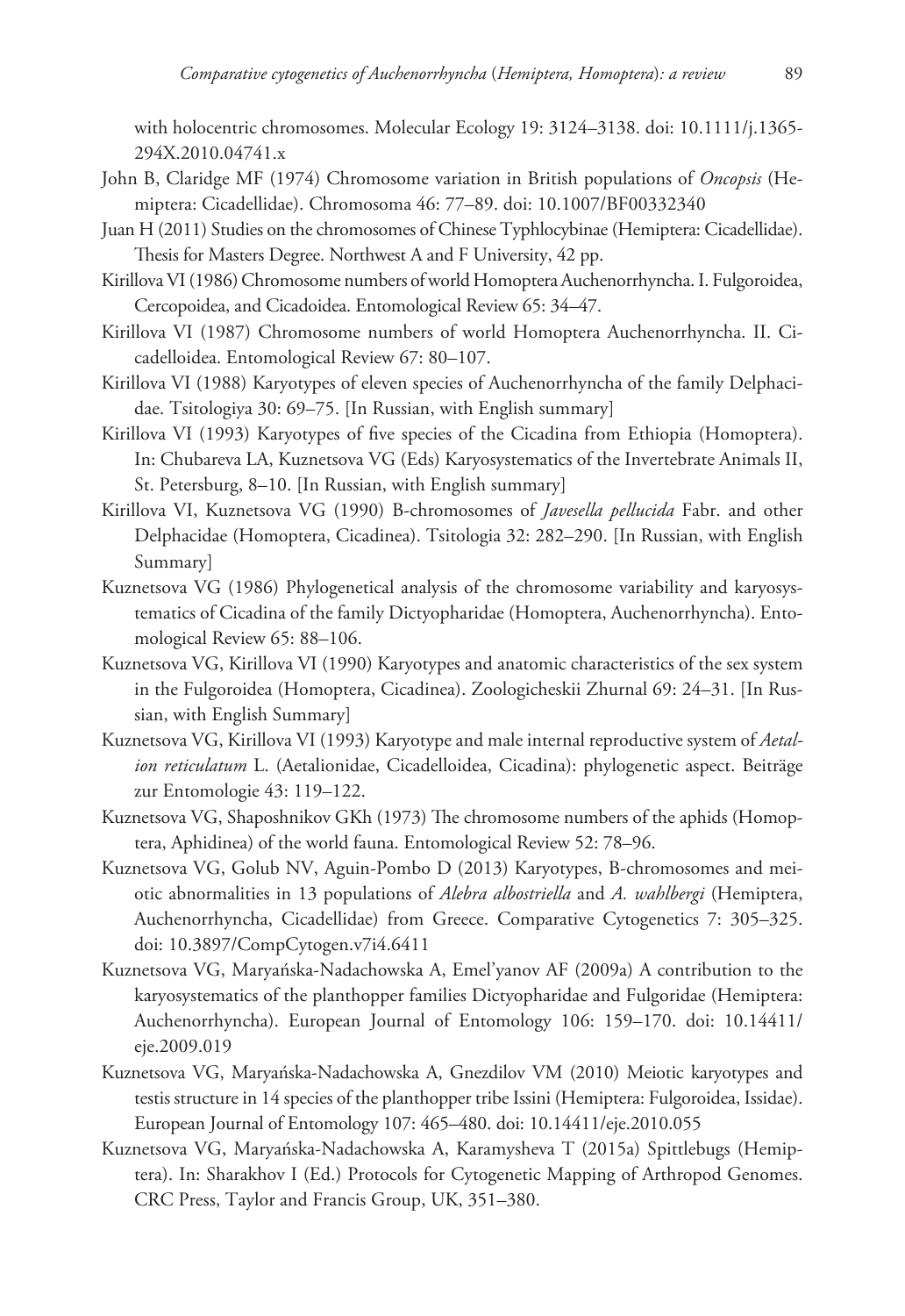- Kuznetsova V, Maryańska-Nadachowska A, Nokkala S (2003) A new approach to the Auchenorrhyncha (Hemiptera, Insecta) cytogenetics: chromosomes of the meadow spittlebug *Philaenus spumarius* (L.) examined using various chromosome banding techniques. Folia biologica (Krakow) 51: 33–40.
- Kuznetsova VG, Maryańska-Nadachowska A, Nokkala S (2009b) Karyotype characterization of planthopper species *Hysteropterum albaceticum* Dlabola, 1983 and *Agalmatium bilobum* (Fieber, 1877) (Homoptera: Auchenorrhyncha: Issidae) using AgNOR-, C- and DAPI/ CMA3 –banding techniques. Comparative Cytogenetics 3: 111–123. [doi: 10.3897/com](http://dx.doi.org/10.3897/compcytogen.v3i2.18)[pcytogen.v3i2.18](http://dx.doi.org/10.3897/compcytogen.v3i2.18)
- Kuznetsova VG, Nokkala S, Shcherbakov D (2002) Karyotype, reproductive organs, and pattern of gametogenesis in *Zorotypus hubbardi* Caudell (Insecta: Zoraptera, Zorotypidae), with discussion on relationships of the order. Canadian Journal of Zoology 80: 1047–1054. [doi: 10.1139/z02-074](http://dx.doi.org/10.1139/z02-074)
- Kuznetsova VG, Grozeva S, Hartung V, Anokhin BA (2015b) First evidence for (TTAGG)<sub>n</sub> telomeric sequence and sex chromosome post-reduction in Coleorrhyncha (Insecta, Hemiptera). Comparative Cytogenetics 9: 523–532. [doi: 10.3897/CompCytogen.v9i4.5609](http://dx.doi.org/10.3897/CompCytogen.v9i4.5609)
- Kuznetsova VG, Grozeva S, Nokkala S, Nokkala C (2011) Cytogenetics of the true bug infraorder Cimicomorpha (Hemiptera: Heteroptera): a review. ZooKeys 154: 31–70. [doi:](http://dx.doi.org/10.3897/zookeys.154.1953) [10.3897/zookeys.154.1953](http://dx.doi.org/10.3897/zookeys.154.1953)
- Kuznetsova VG, Maryańska-Nadachowska A, Yang CT, O'Brien L (1998) Karyotypes, sexchromosome systems and testis structure in Fulgoroidea (Auchenorrhyncha, Homoptera, Insecta). Folia biologica (Krakow) 46: 23–40.
- Liquido NJ (1986) Meiosis in males of the brown planthopper, *Nilaparvata lugens*. Entomologia Experimenta Et Applicata 41: 61–67. [doi: 10.1111/j.1570-7458.1986.tb02172.x](http://dx.doi.org/10.1111/j.1570-7458.1986.tb02172.x)
- Lukhtanov VA (2015) The blue butterfly *Polyommatus* (*Plebicula*) *atlanticus* (Lepidoptera, Lycaenidae) holds the record of the highest number of chromosomes in the non-polyploid eukaryotic organisms. Comparative Cytogenetics 9(4): 683–690. [doi: 10.3897/CompCy](http://dx.doi.org/10.3897/CompCytogen.v9i4.5760)[togen.v9i4.5760](http://dx.doi.org/10.3897/CompCytogen.v9i4.5760)
- Lukhtanov VA, Kuznetsova VG (2010) What genes and chromosomes say about the origin and evolution of insects and other arthropods. Russian Journal of Genetics 46: 1115–1121. [doi: 10.1134/S1022795410090279](http://dx.doi.org/10.1134/S1022795410090279)
- Mandrioli M, Borsatti F (2007) Analysis of heterochromatic epigenetic markers in the holocentric chromosomes of the aphid *Acyrthosiphon pisum.* Chromosome Research 15: 1015–1022. [doi: 10.1007/s10577-007-1176-4](http://dx.doi.org/10.1007/s10577-007-1176-4)
- Mandrioli M, Manicardi GC, Marec F (2003) Cytogenetic and molecular characterization of the MBSAT1 satelite DNA in holokinetic chromosomes of the cabbage moth, *Mamestra brassicae* (Lepidoptera). Chromosome Research 11: 51–56. [doi: 10.1023/A:1022058032217](http://dx.doi.org/10.1023/A:1022058032217)
- Manna GK, Bhattacharya AK (1973) Meiosis in two species of *Parabolocratus* with polymorphic sex chromosomes in males of *P. albomaculatus* (Homoptera). Caryologia 26: 1–11. [doi: 10.1080/00087114.1973.10796521](http://dx.doi.org/10.1080/00087114.1973.10796521)
- Marec F, Sahara K, Traut W (2010) Rise and fall of the W chromosome in Lepidoptera. In: Goldsmith MR, Marec F (Eds) Molecular Biology and Genetics of the Lepidoptera, volume 3. CRC Press, 49–63.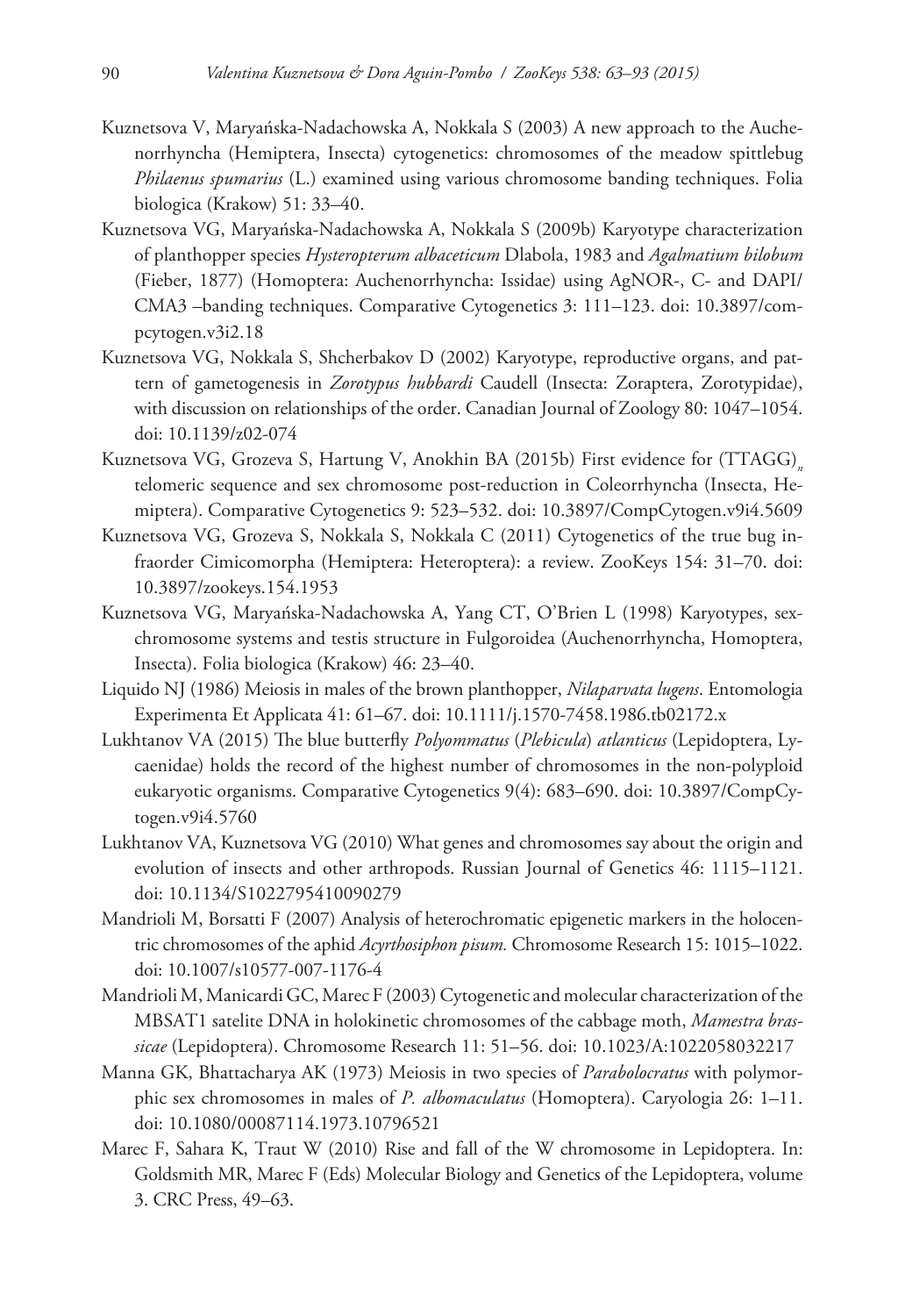- Marin-Morales MA, Zefa E, Bertagna M, Mathias MIC, Arrigoni E (2002) Chromosome analysis of two species of sugar cane pests of the genus *Mahanarva* (Homoptera, Cercopidae). Caryologia 55: 357–360. [doi: 10.1080/00087114.2002.10797887](http://dx.doi.org/10.1080/00087114.2002.10797887)
- Maryańska-Nadachowska A (2002) A review of karyotype variation in jumping plant-lice (Psylloidea, Sternorrhyncha, Hemiptera) and checklist of chromosome numbers. Folia biologica 50: 135–152.
- Maryańska-Nadachowska A, Kuznetsova VG, Abdul-Nour H (2008) A chromosomal study of a Lebanese spittlebug *Philaenus arslani* (Hemiptera: Auchenorrhyncha: Aphrophoridae). European Journal of Entomology 105: 205–210. [doi: 10.14411/eje.2008.029](http://dx.doi.org/10.14411/eje.2008.029)
- Maryańska-Nadachowska A, Kuznetsova VG, Karamysheva TV (2013) Chromosomal location of rDNA clusters and TTAGG telomeric repeats in eight species of the spittlebug genus *Philaenus* (Hemiptera, Auchenorrhyncha, Aphrophoridae). European Journal of Entomology 110: 411–418. [doi: 10.14411/eje.2013.055](http://dx.doi.org/10.14411/eje.2013.055)
- Maryańska-Nadachowska A, Kuznetsova VG, Gnezdilov VM, Drosopoulos S (2006) Variability in the karyotypes, testes and ovaries of planthoppers of the families Issidae, Caliscelidae, and Acanaloniidae (Hemiptera: Fulgoroidea). European Journal of Entomology 103: 505–513. [doi: 10.14411/eje.2006.066](http://dx.doi.org/10.14411/eje.2006.066)
- Maryańska-Nadachowska A, Kuznetsova VG, Lachowska D, Drosopoulos S (2012) Mediterranean species of the spittlebug genus *Philaenus*: Modes of chromosome evolution. Journal of Insect Science 12: 1–17. [doi: 10.1673/031.012.5401](http://dx.doi.org/10.1673/031.012.5401)
- Maryańska-Nadachowska A, Drosopoulos S, Lachowska D, Kajtoch Ł, Kuznetsova VG (2010) Molecular phylogeny of the Mediterranean species of *Philaenus* (Hemiptera: Auchenorrhyncha: Aphrophoridae) using mitochondrial and nuclear DNA sequences. Systematic Entomology 35: 318–328. [doi: 10.1111/j.1365-3113.2009.00510.x](http://dx.doi.org/10.1111/j.1365-3113.2009.00510.x)
- Noda H, Tatewaki R (1990) Re-examination of chromosomes of three species of rice planthoppers (Homoptera: Delphacidae). Applied Entomology and Zoology 25: 538–540.
- Nokkala S, Kuznetsova V, Maryanska-Nadachowska A (2000) Achiasmate segregation of a B chromosome from the X chromosome in two species of psyllids (Psylloidea, Homoptera). Genetica 108: 181–189. [doi: 10.1023/A:1004146118610](http://dx.doi.org/10.1023/A:1004146118610)
- Nokkala S, Kuznetsova V, Maryańska-Nadachowska A (2004) Holocentric chromosomes in meiosis. I. Restriction of the number of chiasmata in bivalents. Chromosome Research 12: 733–739. [doi: 10.1023/B:CHRO.0000045797.74375.70](http://dx.doi.org/10.1023/B:CHRO.0000045797.74375.70)
- Nokkala S, Grozeva S, Kuznetsova VG, Maryanska-Nadachowska A (2003) The origin of the achiasmatic XY sex chromosome system in *Cacopsylla peregrina* (Frst.) (Psylloidea, Homoptera). Genetica 119: 327–332. [doi: 10.1023/B:GENE.0000003757.27521.4d](http://dx.doi.org/10.1023/B:GENE.0000003757.27521.4d)
- Nokkala C, Kuznetsova V, Grozeva S, Nokkala S (2007) Direction of karyotype evolution in the bug family Nabidae (Heteroptera): New evidence from 18S rDNA analysis. European Journal of Entomology 104: 661–665. [doi: 10.14411/eje.2007.083](http://dx.doi.org/10.14411/eje.2007.083)
- Normark BB (2003) The Evolution of alternative genetic systems in insects. Annual Review of Entomology 48: 397–423. [doi: 10.1146/annurev.ento.48.091801.112703](http://dx.doi.org/10.1146/annurev.ento.48.091801.112703)
- Papeschi AG, Bressa MJ (2006) Evolutionary cytogenetics in Heteroptera. Journal of Biological Research 5: 3–21.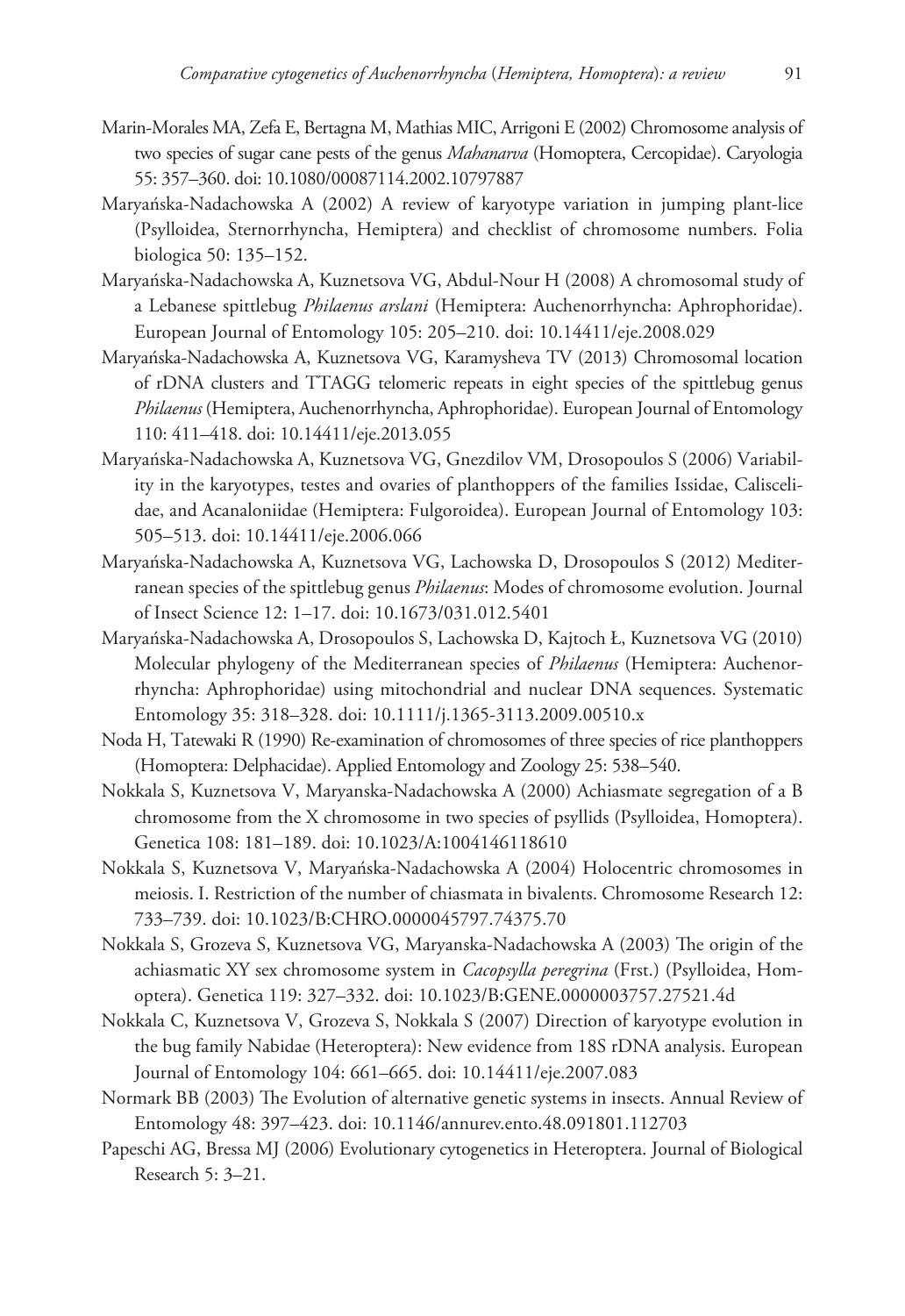- Perepelov E, Bugrov AG, Maryańska-Nadachowska A (2002) Constitutive heterochromatin in karyotypes of two Cicadidae species from Japan (Cicadoidea, Hemiptera). Folia biologica (Krakow) 50: 2017–2019.
- Sahara K, Marec F, Traut W (1999) TTAGG telomeric repeats in chromosomes of some insects and other arthropods. Chromosome Research 7: 449–460. [doi: 10.1023/A:1009297729547](http://dx.doi.org/10.1023/A:1009297729547)
- Shcherbakov DE (1984) System and phylogeny of Permian Cicadomorpha (Cimicida, Cicadina). Paleontologicheskii Zhurnal 2: 89–101. [In Russian, with English summary].
- Schrader F (1947) The role of kinetochore in the chromosomal evolution of the Hemiptera and Homoptera. Evolution 1: 134–142. [doi: 10.2307/2405489](http://dx.doi.org/10.2307/2405489)
- Seabra SG, Pina-Martins F, Marabuto E, Yurtsever S, Halkka O, Quartau JA, Paulo OS (2010) Molecular phylogeny and DNA barcoding in the meadow-spittlebug *Philaenus spumarius* (Hemiptera, Cercopidae) and its related species. Molecular Phylogenetics and Evolution 56: 462–467. [doi: 10.1016/j.ympev.2010.03.023](http://dx.doi.org/10.1016/j.ympev.2010.03.023)
- Southern PS, Dietrich CH (2010) Eight new species of *Empoasca* (Hemiptera: Cicadellidae: Typhlocybinae: Empoascini) from Peru and Bolivia. Zootaxa 2524: 1–23.
- Stevens NM (1906) Studies in spermatogenesis. II. A comparative study of the heterochromosomes in certain species of Coleoptera, Hemiptera and Lepidoptera, with especial reference to sex determination. Carnegie Institute Washington Publication 36: 33–74.
- Szwedo J, Bourgoin Th, Lefebvre F (2004) Fossil Planthoppers (Hemiptera: Fulgoromorpha) of the world: An annotated catalogue with notes on Hemiptera classification. Studio 1, Warsaw, Poland, 199 pp.
- Tian RG, Yuan F (1997) Chromosomes in twenty-five species of Chinese membracids (Homoptera: Membracidae). Acta Entomologica Sinica 4: 150–158
- Tian RG, Zhang YL, Yuan F (2004) Karyotypes of nineteen species of Fulgoroidea from China (Insecta, Hemiptera). Acta Entomologica Sinica 47: 803–808.
- Traut W, Szczepanowski M, Vitkova M, Opitz Ch, Marec F, Zrzavý J (2007) The Telomere Repeat Motif of Basal Metazoa. Chromosome Research 15: 371–382. [doi: 10.1007/](http://dx.doi.org/10.1007/s10577-007-1132-3) [s10577-007-1132-3](http://dx.doi.org/10.1007/s10577-007-1132-3)
- Urban JM, Cryan JR (2007) Evolution of the planthoppers (Insecta: Hemiptera: Fulgoroidea). Molecular Phylogenetics and Evolution 42: 556–572. [doi: 10.1016/j.ympev.2006.08.009](http://dx.doi.org/10.1016/j.ympev.2006.08.009)
- Vilbaste J (1962) Über die Arten *Rhopalopyx preyssleri* (H.-S.) und *Rh. adumbrata* (C.R. Sahlb.) (Homoptera, Issidae). Notulae Entomologicae 42: 62–66.
- Wei C (2010) Studies on the chromosomes of Chinese Deltocephalinae (Hemiptera: Cicadellidae). Thesis for Master's Degree. Northwest A and F University, 34 pp.
- White MJD (1973) Animal Cytology and Evolution. Cambridge University Press, Cambridge, UK, 961 pp.
- White MJD (1978) Modes of Speciation. Freeman, San Francisco, USA, 455 pp.
- Whitten MJ (1965) Chromosome numbers in some Australian leafhoppers (Homoptera, Auchenorrhyncha). Proceedings of the Linnean Society New South Wales 90: 78–85.
- Whitten MJ (1968) An unusual chromosome system in a leafhopper (Homoptera Auchenorrhyncha). Chromosoma 24: 37–41. [doi: 10.1007/BF00329605](http://dx.doi.org/10.1007/BF00329605)
- Whitten MJ, Taylor WC (1968) Chromosomal polymorphism in an Australian leafhopper (Homoptera: Cicadellidae). Chromosoma 26: 1–6. [doi: 10.1007/BF00319495](http://dx.doi.org/10.1007/BF00319495)